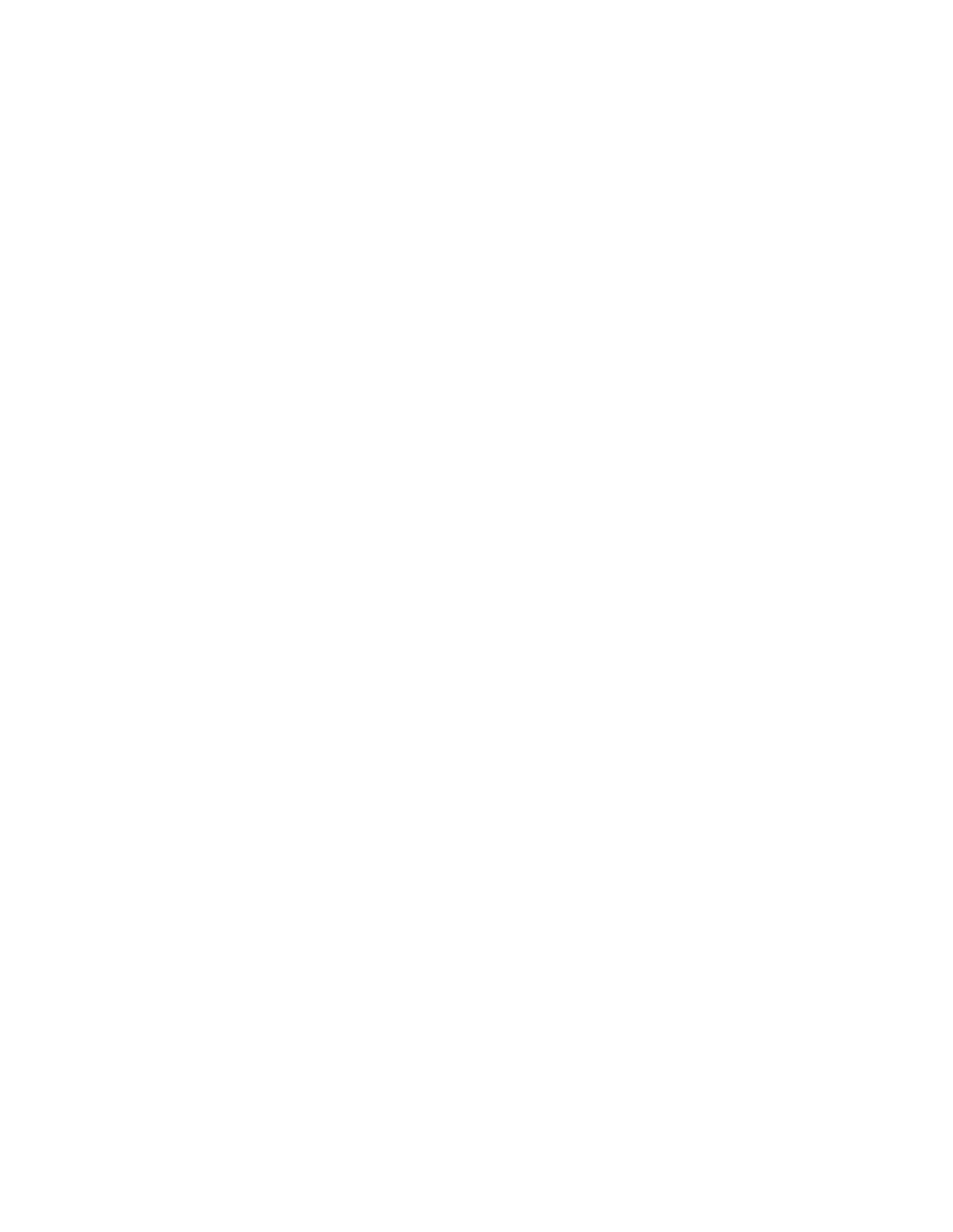# DOMESTIC RESOURCE MOBILIZATION CASE STUDY: BOSNIA AND HERZEGOVINA

Leadership in Public Financial Management II (LPFM II)

| Program title:           | Leadership in Public Financial Management II |
|--------------------------|----------------------------------------------|
| Sponsoring USAID office: | USAID/E3                                     |
| COR:                     | <b>Theresa Stattel</b>                       |
| Contract number:         | AID-OAA-TO-14-00040                          |
| Contractor:              | <b>Nathan Associates</b>                     |
| Date of publication:     | November 6, 2017                             |
| Author:                  | Mark Gallagher                               |

#### DISCLAIMER

This document is made possible by the support of the American people through the United States Agency for International Development (USAID). Its contents are the sole responsibility of the author and do not necessarily reflect the views of USAID or the United States government.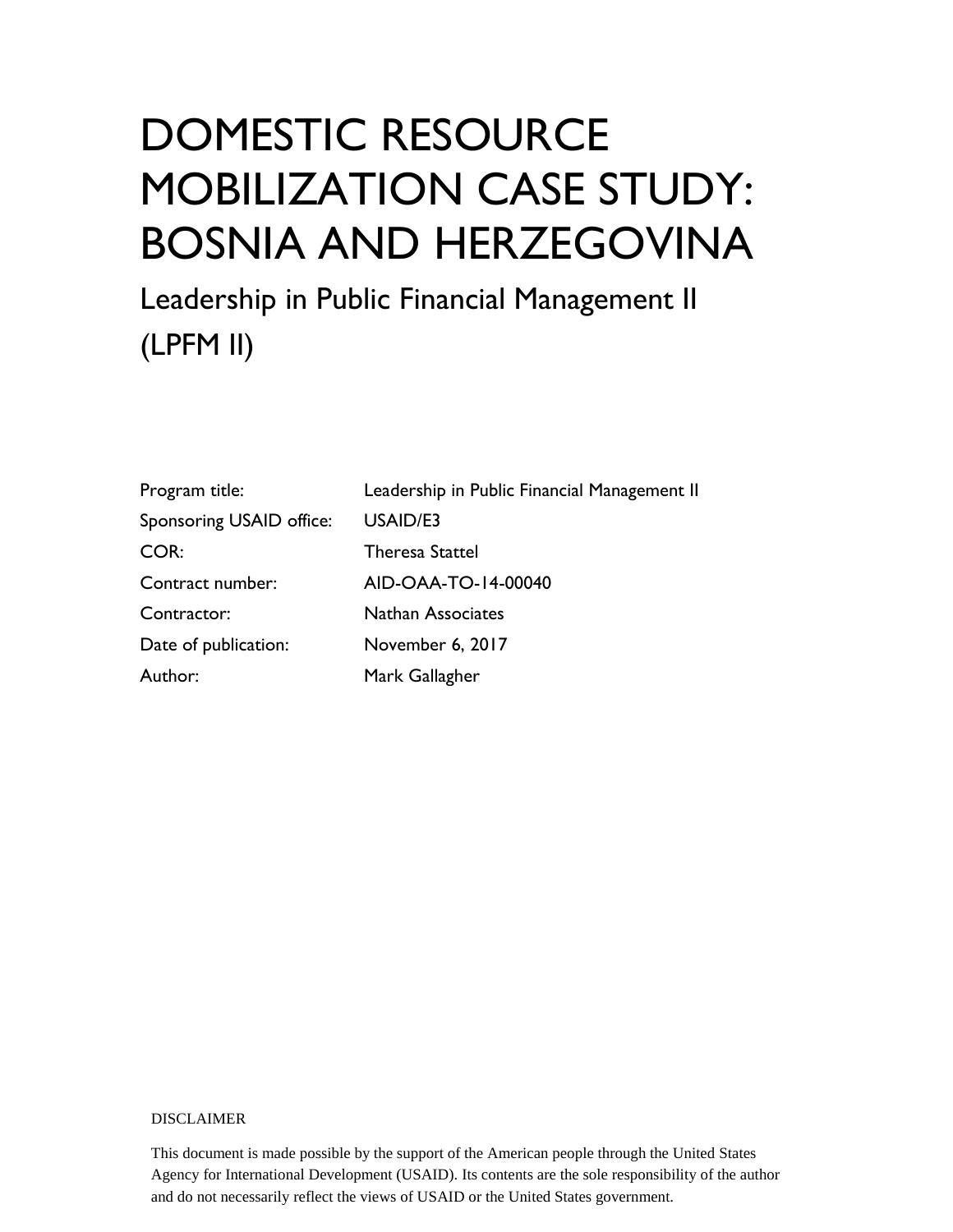## EXECUTIVE SUMMARY

After the dissolution of Yugoslavia and the Bosnian War, the Dayton Accords established peace and defined the new institutional structure for present-day Bosnia and Herzegovina (BiH). It created two so-called entities, the Federation of BiH predominantly populated by Bosniaks and Bosnian Croats, and Republika Srpska, almost entirely populated by Bosnian Serbs, and a special district (Brčko), populated by all three main ethnic groups. During the post-war period, both entities and Brčko worked from the foundation of the tax laws from the former Yugoslav federation, with slight modifications, until the early 2000s.

Commencing from 2000, BiH moved from a fragmented, overly complex, distortionary, corruption-riddled, and costly system to a more uniform and predictable system with lower compliance costs. The authorities replaced a complex, irksome sales tax collected by the two entities and Brčko with a highly efficient, broad-based value-added tax (VAT) system collected by the newly-established Indirect Taxation Authority that met European Union (EU) standards. Other notable reforms included the introduction of new personal and corporate income taxes that treat taxpayers similarly in all jurisdictions, harmonization of excises with EU standards, and displacement of trade taxes with enhanced domestic tax revenues. These reforms were complemented with substantial improvements in tax administration, including streamlining and automation of major business processes, a new taxpayer registry and taxpayer identification number (TIN), creation of central processing centers, and improved data sharing throughout the system thanks to a new high-speed, low-cost microwave- based data network.

These reforms enabled the authorities to lower headline tax rates, but maintain or increase revenue collections. Improvements in tax policies and regulations have also strengthened the business-enabling environment, as reflected in BiH's performance on the *Paying Taxes* indicator from the World Bank's *Doing Business* report. For instance, BiH's distance-to-frontier (DTF) score, measuring the degree to which a country is applying tax best practices, showed steady, considerable improvement. From 2006 to 2017, the BiH's score on this indicator rose from 46 percent to 60 percent.

The BiH case illustrates several basic lessons about donor efforts to support DRM. First, the structures established for donor coordination were critical to ensure that donors spoke with a single voice and that assistance was well coordinated. Second, considerable investment (at least \$127 million from donors over 15 years) and time is required to make progress in post-conflict environments. In BiH, it was about ten years after the signature of the Dayton Accords that the first major tax reform was achieved. Third, tax policy is important. Initial efforts to improve tax administration would have been more effective had tax policy been rationalized first. Fourth, accession to the EU is a powerful incentive – in BiH, it helped to motivate important VAT, excise and customs reforms. Finally, enhanced indicators and reporting for DRM projects help donors to better capture their impact and adapt projects during implementation.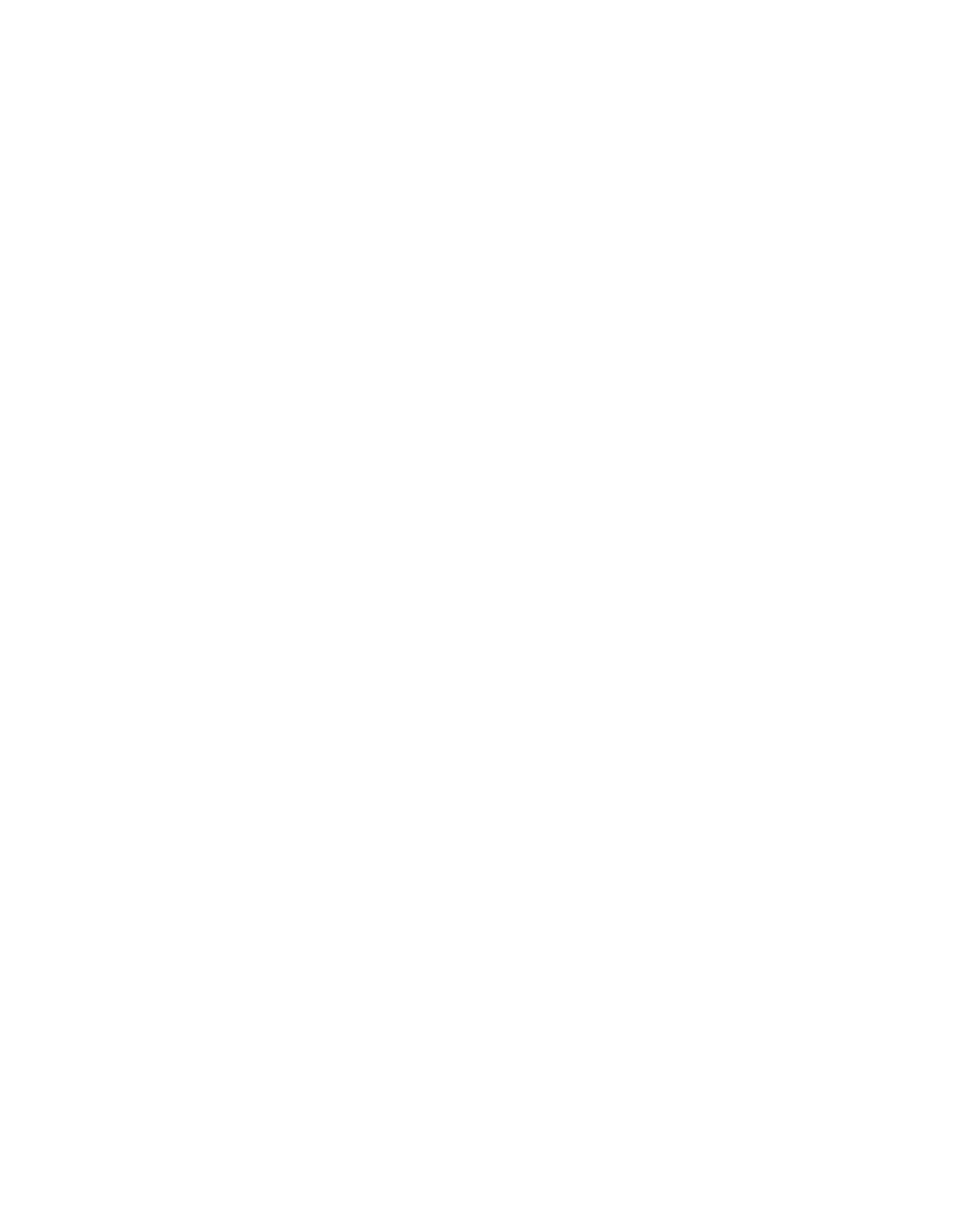## **CONTENTS**

| <b>Acknowledgments</b>                                                | vii            |
|-----------------------------------------------------------------------|----------------|
| Acronyms                                                              | viii           |
| Introduction                                                          | 1              |
| Bosnia and Herzegovina's Success in Building Modern Tax Systems       | 2              |
| How Did BiH Achieve These Results?                                    | $\overline{4}$ |
| Reforms to Tax Policy                                                 | $\overline{4}$ |
| Reforms to Tax Administration                                         | $\overline{4}$ |
| <b>Contribution of Donor Support</b>                                  | 6              |
| <b>Unfinished Business</b>                                            | 7              |
| Lessons Learned                                                       | 8              |
| Selected Bibliography                                                 | 11             |
| Appendix A: Milestones on Tax Policy and Legislative Reform           | 12             |
| Appendix B: Milestones on Tax Administration Modernization 2004-2016  | 13             |
| Appendix C: Aggregate Economic and Revenue Data for BiH, 2006-2016    | 14             |
| Appendix D: Revenue and Related Data for Federation of BiH, 2006–2016 | 16             |
| Appendix E: Revenue and Related Data for Republika Srpska, 2006–2016  | 17             |
| Appendix F: Revenue Data for Brčko District, 2006–2016                | 18             |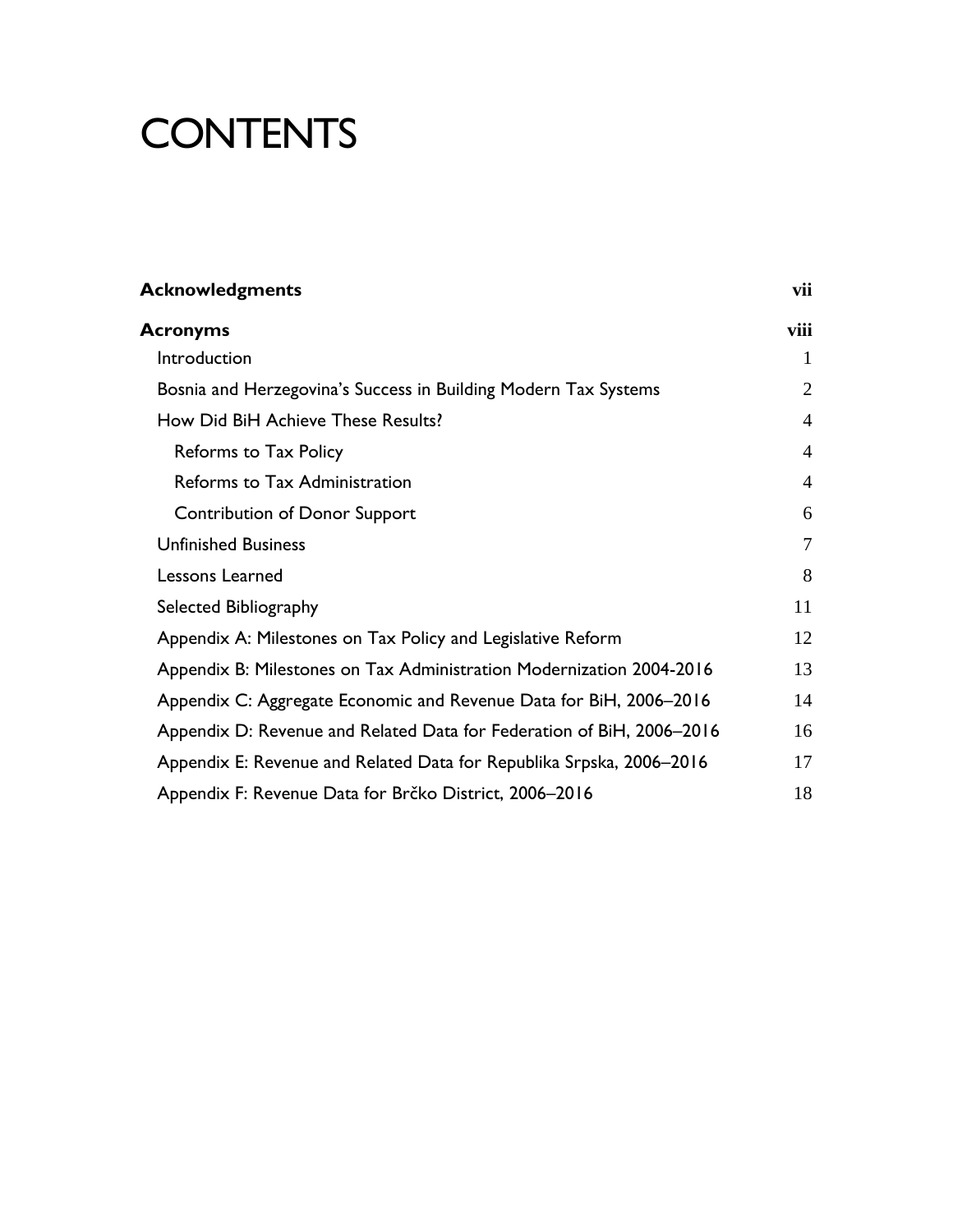### <span id="page-6-0"></span>Acknowledgments

Several persons helped to make this activity a success. In particular, David Dod (USAID) conceptualized the idea of the case study, initiated contacts with key persons in BiH, reviewed draft versions of the report and provided insightful input. Anton Kamenov and Steve Rozner, also of USAID, provided useful comments and edits, and brought to the paper their own experiences working with USAID-funded fiscal reform activities in BiH. Gordana Martic (Nathan Associates) provided excellent assistance in tracking down laws, documents, and statistical information; she also reviewed the timeline notes and provided corrections and updates. Allan Jensen of the International Monetary Fund (IMF)) provided valuable insight and comments based on his time as lead of the EU tax modernization effort in BiH. Dr. Dzelila Kramer, Economic Advisor on USAID's Fiscal Sector Reform Activity in BiH, provided our team with several documents and inputs that helped ensure that the proper information was captured and made its way into the case study. Tim Higashi (Nathan Associates) was helpful in compiling internationally available statistical information and developing the basic country core data file. Janine Mans (Nathan Associates) helped organize the work, identified and brought on board the research assistants, provided input as to style and organization, and made sure that all the research associates kept on schedule. Ms. Pooja Singh and Dr. Bruce Bolnick, both of Nathan Associates, provided input in terms of defining overall case study structure and data requirements. Ms. Marina Rota (Nathan Associates) provided editorial assistance. The contributions of all these persons are greatly appreciated.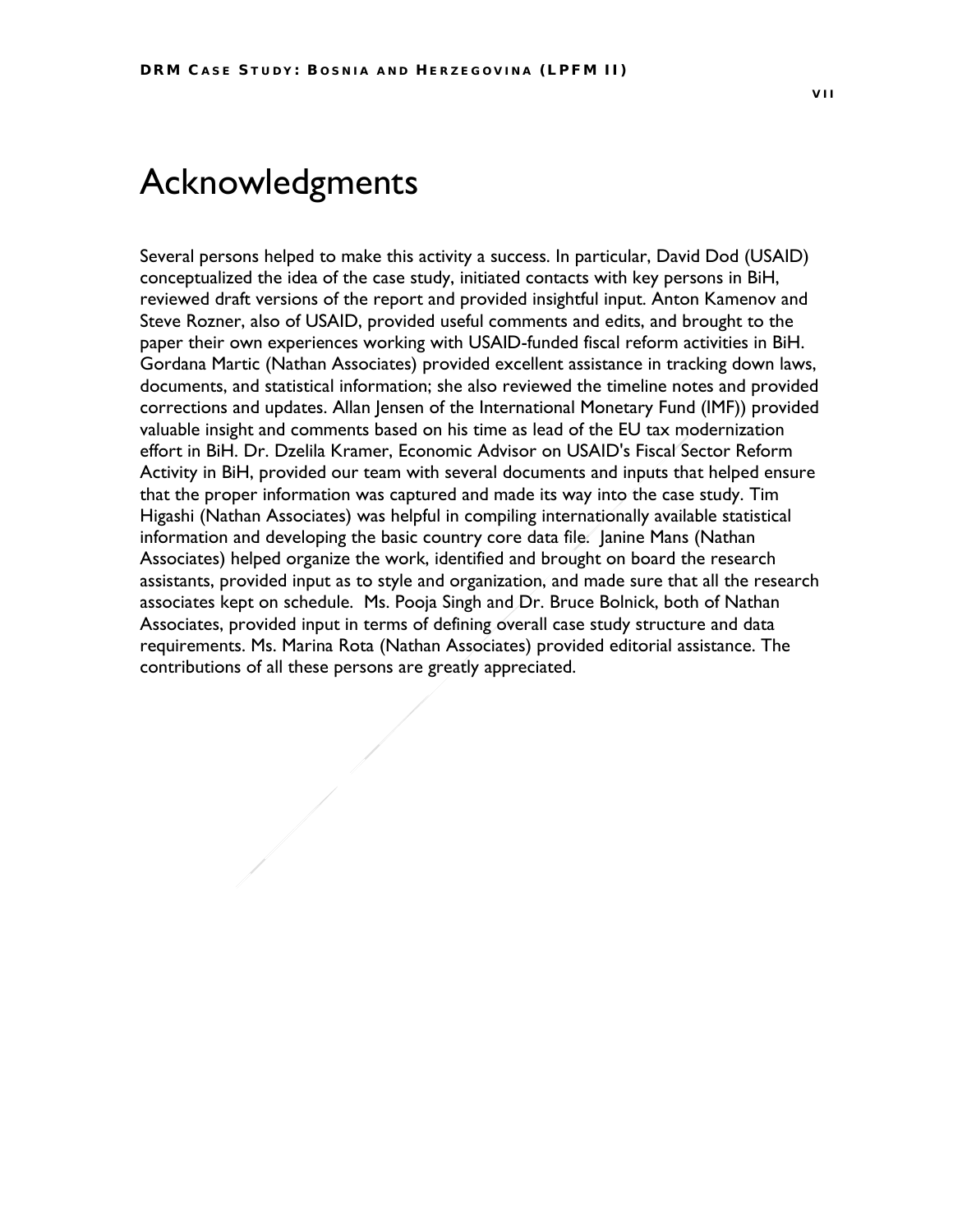### <span id="page-7-0"></span>Acronyms

I

| BiH           | Bosnia and Herzegovina                                         |
|---------------|----------------------------------------------------------------|
| <b>CIT</b>    | corporate income tax                                           |
| <b>DRM</b>    | domestic resource mobilization                                 |
| <b>DTC</b>    | <b>Direct Tax Commission</b>                                   |
| <b>DTF</b>    | distance to frontier                                           |
| EU            | European Union                                                 |
| <b>IMF</b>    | International Monetary Fund                                    |
| <b>ITA</b>    | <b>Indirect Taxation Authority</b>                             |
| <b>ITC</b>    | <b>Indirect Tax Commission</b>                                 |
| <b>PIT</b>    | personal income tax                                            |
| <b>SSC</b>    | Social Security Contribution                                   |
| <b>TAF</b>    | Tax and Fiscal project                                         |
| <b>TAFBiH</b> | Tax Administration of the Federation of Bosnia and Herzegovina |
| <b>TAMP</b>   | Tax Administration Modernization Project                       |
| <b>TARA</b>   | <b>Tax Reform Activity</b>                                     |
| <b>TARS</b>   | Tax Administration of the Republika Srpska                     |
| <b>TIN</b>    | taxpayer identification number                                 |
| <b>VAT</b>    | value added tax                                                |
|               |                                                                |
|               |                                                                |
|               |                                                                |
|               |                                                                |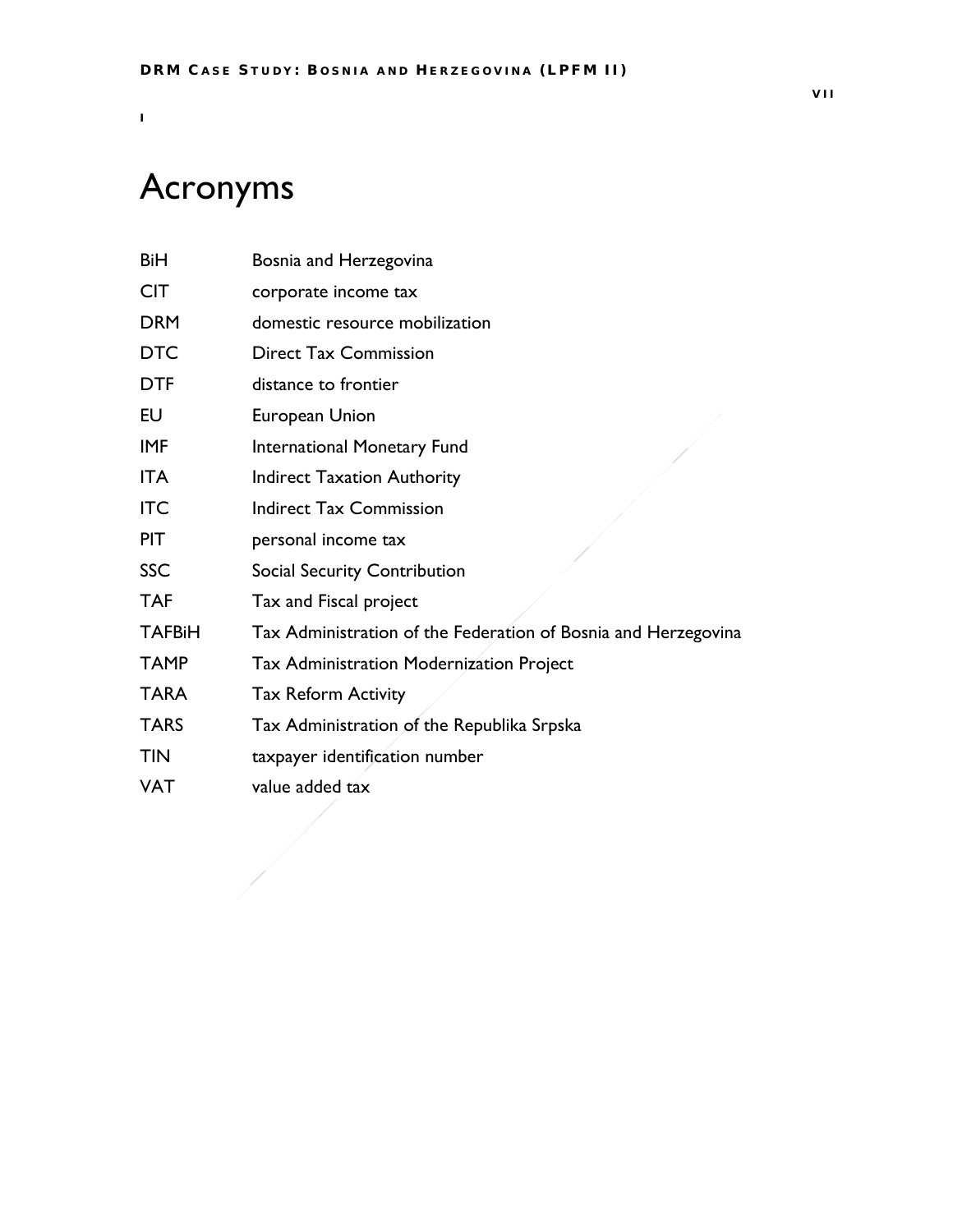### *Domestic Resource Mobilization Case Study: Bosnia and Herzegovina*

Programs to strengthen domestic resource mobilization (DRM) in developing countries are critically important not only to reduce reliance on donor funding, but more importantly, to provide governments with a dependable, steadily expanding, and sustainable source of revenue for investing in development and delivering essential public goods and services. Transparent DRM systems are a foundation for building good governance and enhancing accountability in public finance management. In addition, DRM programs can deliver major economic benefits by creating tax systems that foster more efficient private sector development.

The 2015 Addis Ababa Action Agenda on Financing for Development placed DRM front and center as a goal in its own right and as the most viable mechanism for achieving the Sustainable Development Goals. To follow up on the Addis Agenda, the Addis Tax Initiative was established, underpinning the international community's commitment to help developing countries strengthen their DRM efforts.

In seeking to improve revenue performance, developing countries face enormous challenges, including weak administrative and enforcement capacity; an inherently narrow tax base owing to low incomes; a prevalence of informal sector activities; a culture of low tax compliance; and, deep-seated problems with corrupt practices.

Notwithstanding these challenges, many developing and transition countries—including Bosnia and Herzegovina (BiH)—have shown remarkable progress in strengthening DRM. This case study tells the story of BiH's successful efforts to enhance revenue system performance.

#### <span id="page-8-0"></span>**Introduction**

 $\overline{a}$ 

After four years of civil war, the warring factions signed the Dayton Peace Agreement<sup>[1](#page-8-1)</sup> in Paris on December 14, 1995. Dayton serves not only as a peace accord, but also as the country's constitution. Dayton established two sub-national entities, the Federation of BiH, predominantly populated by Bosniaks and Bosnian Croats, and Republika Srpska, almost entirely populated by Bosnian Serbs. A third special district, Brčko, which collects taxes but not customs revenue, is populated almost equally by all three main ethnic groups. The Federation is further broken into 10 cantons and 79 municipalities. The Republika Srpska is broken into 64 municipalities. Above all these levels of government is the central government, referred to as the *State,* which initially had very few resources and few authorities.

While Dayton established that BiH would be an independent republic, it was initially subject to heavy external oversight (though declining over time), particularly manifested through the Office of the High Representative (OHR). Dayton provided for the creation of this *ad hoc*

<span id="page-8-1"></span><sup>1</sup> Whereas the formal name of this peace agreement is The General Framework Agreement for Peace in Bosnia and Herzegovina, it is also known as the Dayton Accords, the Paris Protocol, the Dayton-Paris Agreement, or simply Dayton.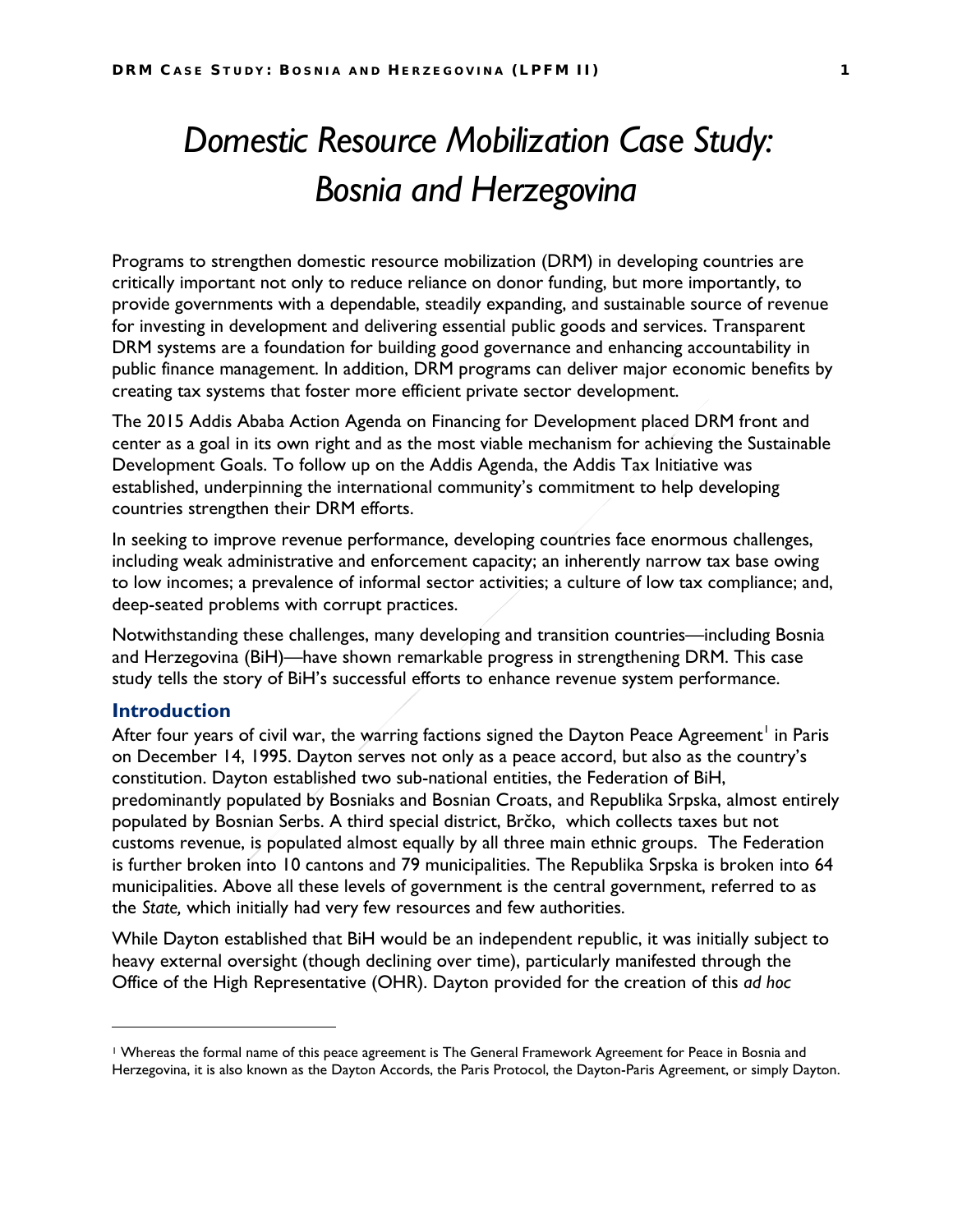institution with the authority to oversee the implementation of the civilian aspects of the Dayton Accords, including, among other things, the authority to enact legislation and to remove people from official and political positions.

Under Dayton, foreign trade and customs policy were designated as State government responsibilities, while customs administration was placed under the purview of the entities and later Brčko District. This division was initially quite complex because of the absence of State structures acceptable to all parties. Dayton allowed the entities and Brčko to manage their own tax systems, including customs and operation of excises, but import duty rates were a State-level policy purview—that is, the entities could not alter duty rates. At the same time, Dayton delegated Social Security to the entities, while Brčko employees were free to choose to participate in either the Federation or Republika Srpska Social Security system.

#### **Tax Reform Goals and Objectives from Dayton to Today**

- Set up basic tax administration and gain control over goods entering the country
- Capture enough revenue to adequately fund all levels of government
- Improve the business-enabling environment through less burdensome tax compliance
- Create a "single economic space," including through the harmonization of taxation
	- o Harmonization of personal and corporate income taxes across the entities and Brčko
	- o Single organization for administration of trade and excise taxes
- Accede to the European Union o EU standards for VAT, excises and customs

Fiscal authority was oddly distributed. The State had almost no taxing authorities other than to set tariff and excise rates, and no tax administration of its own. It relied on contributions from the entities. The State set customs and excise policy, but revenue collections were the responsibility of the entities and Brčko. If a truck were to enter goods into the country, the import duties and excises would be collected by the customs agency that controlled the particular crossing point, and the revenues would stay with that entity or Brčko.

After duties and excises, the main source of public revenue was retail sales taxes, which were collected by the two entity and Brčko tax administrations. In the Federation, sales tax revenues belonged to the cantons or municipalities, each of which could impose differing rates. In addition, the cantons and municipalities as well as the entities levied myriad taxes on incomes of different sources, on different business activities, as well as on property and the transfer of property.

#### <span id="page-9-0"></span>**Bosnia and Herzegovina's Success in Building Modern Tax Systems**

Success of BiH's tax system modernization efforts should be assessed not only on how much revenue has been collected, but also on improvements in *how* revenue is mobilized and on how revenue mobilization affects people and the economy.

The most important tax modernization successes from 2001 to 2016 were the replacement of a complex, irksome sales tax collected by the two entities and Brčko with a highly efficient, broad-based VAT, collected by the Indirect Taxation Authority (ITA); harmonization of direct taxes, namely introduction of new personal and corporate income taxes; harmonization of excises with EU standards; and displacement of trade taxes with enhanced domestic taxes.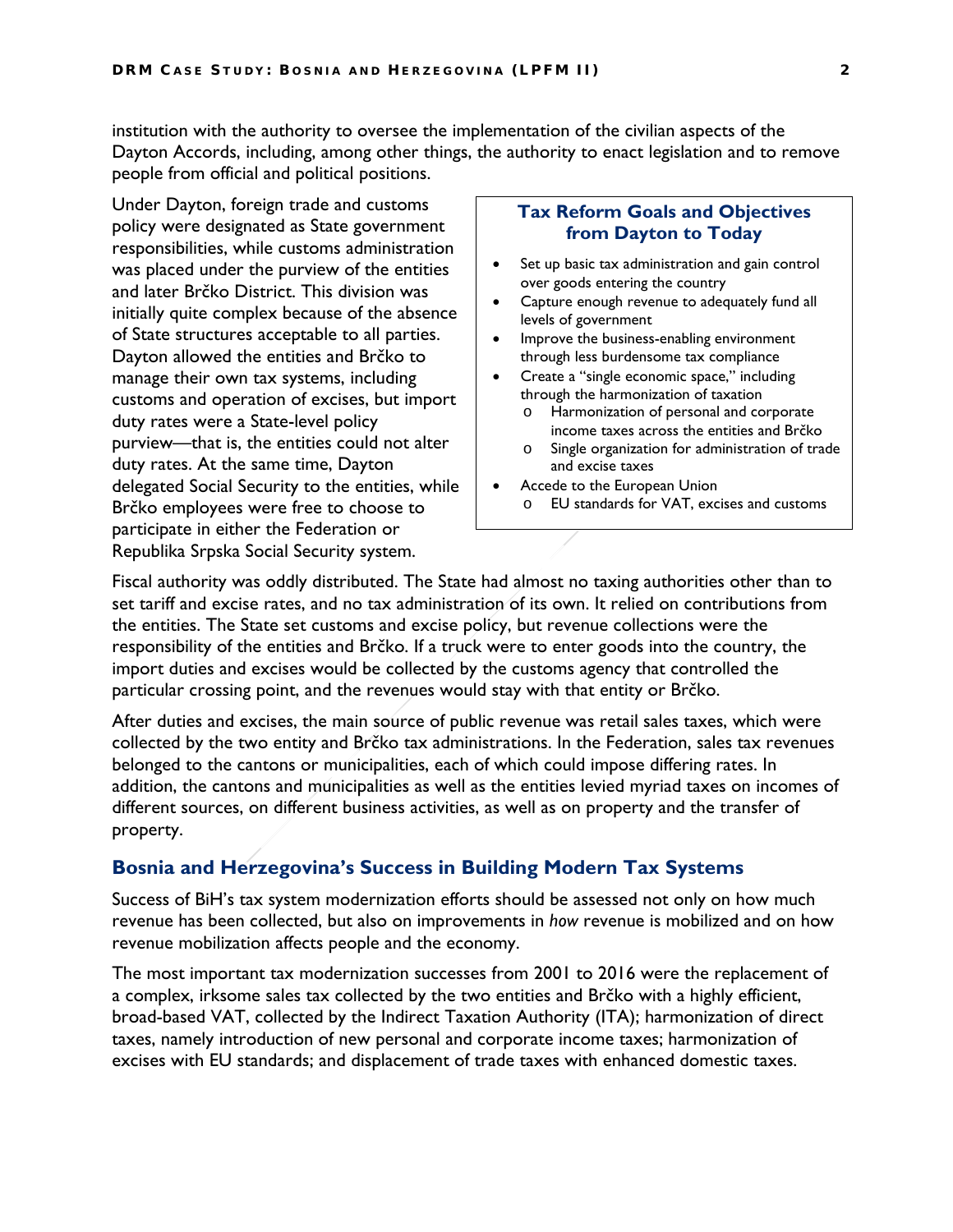BiH moved from a fragmented, overly complex, distortionary, corruption-riddled, and costly system with myriad payments to myriad government offices to one of much greater uniformity and predictability with a much lower compliance burden. The prior fractious polity and its atomized revenue systems made for a poor business environment in which it was difficult for businesses to operate throughout this rather small country.

Improvements in tax policies and regulations have strengthened the business-enabling environment. BiH's performance on the *Paying Taxes* category of the World Bank's *Doing Business* report demonstrates this progress. [2](#page-10-0) For instance, BiH's distance-to-frontier (DTF) score, measuring the degree to which a country is applying tax best practices, shows steady, considerable improvement from 2006 to 2017, rising from 46 to 60 percent.<sup>[3](#page-10-1)</sup> At the same time, the number of tax payments the typical company must make declined from 55 to 34 per year.

BiH has sustained adequate government revenue levels in the face of trade liberalization.

Average import duties declined over the past 15 years, from about 15 percent of revenue to only a negligible share today. This decline in import duties resulted from a reduction in the average duty rate from 7.7 percent in 2006 to only 2.4 percent in 2015. In BiH's case, it is clear that fiscal reform has helped support trade liberalization. [4](#page-10-2)

Moreover, improvements in customs operations led to meeting revenue needs, achieving EU standards, and facilitating trade. For instance, the World Bank's *Doing Business* DTF score for Trading Across Borders, which measures

 $\overline{a}$ 



*Replacing trade revenue with domestic taxation*

Source: Appendix C.

the overall degree to which a country is applying best practices, shows considerable, steady improvement. From 2006 to 2017, BiH's score on the indicator rose from almost 67 percent to almost 92 percent. In addition, because of streamlining of customs and border practices, BiH is now ranked 36<sup>th</sup> out of the 190 economies on this indicator.

<span id="page-10-0"></span><sup>2</sup> For more information on the World Bank's Doing Business methodology and program, visit www.doingbusiness.org.

<span id="page-10-1"></span><sup>&</sup>lt;sup>3</sup> Indicating that the country was closer to the "frontier" of best practice.

<span id="page-10-2"></span><sup>4</sup> Reliable, consistent data are not available for years before 2006.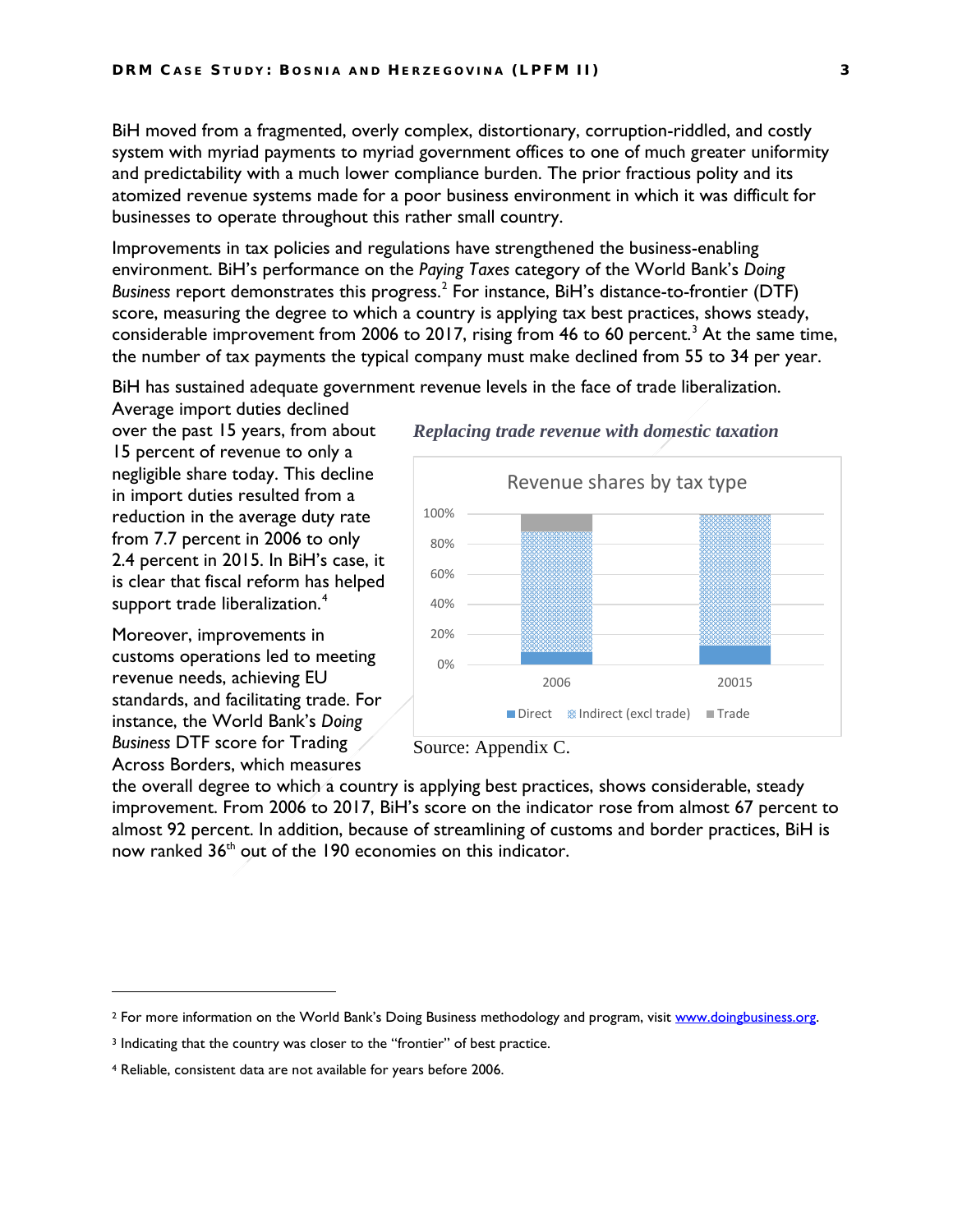#### <span id="page-11-0"></span>**How Did BiH Achieve These Results?**

#### <span id="page-11-1"></span>**Reforms to Tax Policy[5](#page-11-3)**

Both entities and Brčko began the post-war period applying the tax laws carried over from Yugoslavia, with some slight modifications introduced from time to time until the early 2000s, such as the "harmonization" of sales tax rates across the country.

In 2005, the BiH Parliament enacted the VAT law, effective January 2006. The VAT would more than replace all sales taxes that had, at the time, been the purview of the entity and Brčko tax administrations. There were several reasons for implementing the VAT. The sales taxes were extremely burdensome to comply with and somewhat distortionary. They were levied in different ways in different parts of the country and were an impediment to achieving the concept of the "single economic space." Because the VAT is trade-friendly, it offered the potential to promote the country's international competitiveness. Finally, any country seeking to accede to the EU had to have a VAT in place and the VAT had to meet several exacting standards, including very few exemptions or exclusions, which the BiH VAT did.

Today BiH has a near consistent set of personal and corporate income taxes that treat most taxpayers alike, regardless of where they operate in the country. In the Federation, the new personal income tax (PIT) replaced about 70 different schedular taxes on incomes imposed by sub-Federation cantons, while in the Republika Srpska this new tax replaced seven so-called citizen taxes, resulting in revenues immediately soaring fourfold, albeit from a rather small base. Although direct taxes remain a small portion of total government revenues, between 2006 and 2015, they quadrupled in Brčko, doubled in Republika Srpska, and nearly doubled in the Federation.

The Republika Srpska first in 2007 and then the Federation later in 2009 enacted new corporate income tax (CIT) laws. During the first full year of the new CIT in the Republika Srpska, despite maintaining the headline tax rate of 10 percent, revenues nearly doubled. The new CIT law was a bigger change for the Federation because it lowered its corporate tax rate from 30 percent to only 10 percent, but at the same time, reduced many tax holidays. Despite a lower tax rate, CIT revenues nearly doubled in the first year.

#### <span id="page-11-2"></span>**Reforms to Tax Administration[6](#page-11-4)**

 $\overline{a}$ 

By 2000, the Federation, Republika Srpska, and Brčko had set up basic tax administrations. During this early period, the governments enacted new tax administration legislation that would create the post-Yugoslav tax administrations. The regulations to guide the implementation of these new tax administration laws followed. During 2001–2004, new, more streamlined business processes were reengineered and fully automated, greatly enhancing the control, speed, and reliability of tax administration services and activities and facilitating taxpayer services. By 2005, the three tax administrations (the entities and Brčko) had solid, comprehensive information technology (IT) systems. In all cases, these were bespoke systems

<span id="page-11-3"></span><sup>5</sup> Appendix A is a timeline of important tax policy and legislative reform milestones.

<span id="page-11-4"></span><sup>6</sup> Appendix B is a timeline of important tax administration modernization milestones from 2003 to 2016.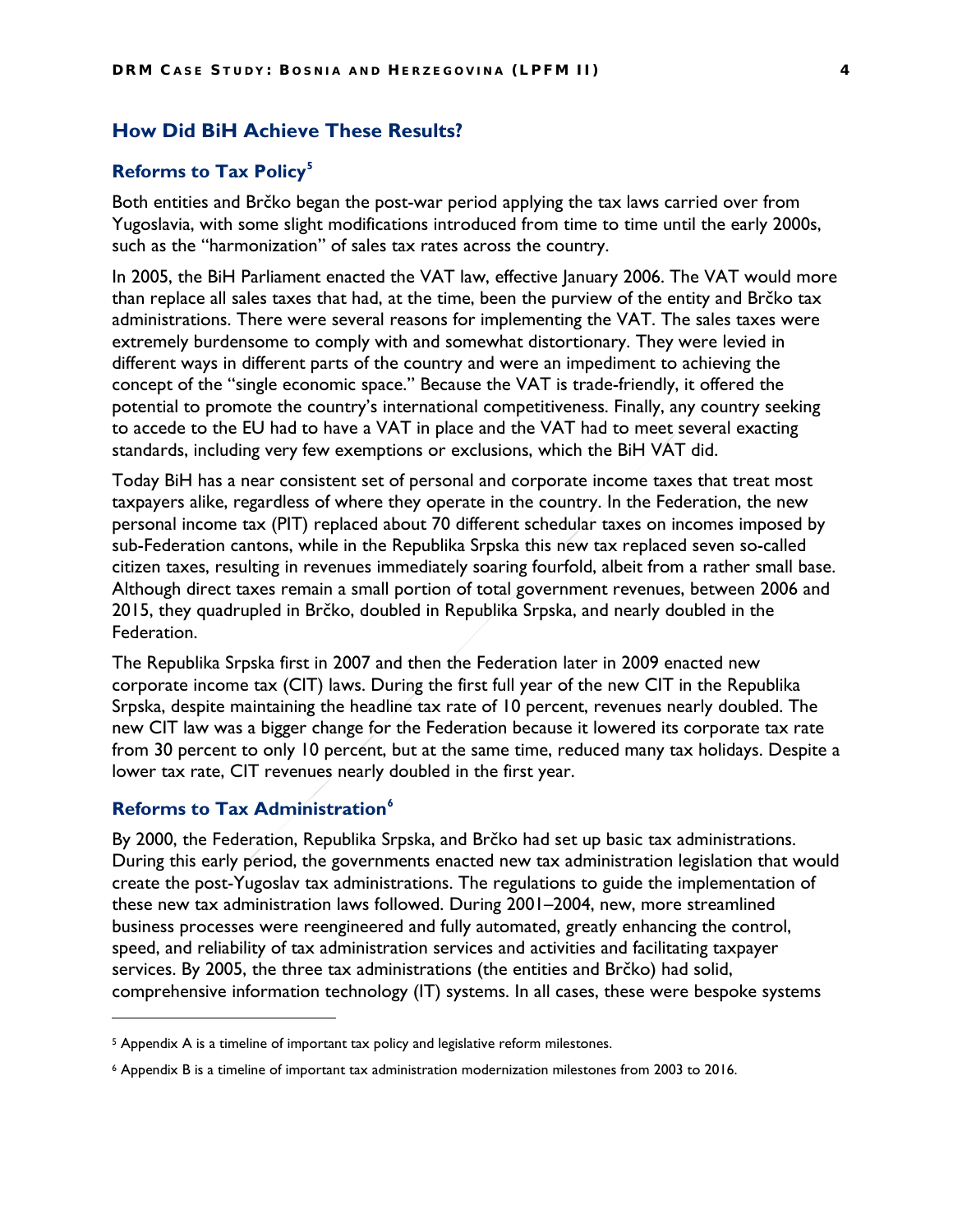rather than commercial-off-the-shelf software, with all design, development, and deployment executed in the country.

During 2003 and 2004, the Federation tax administration (TAFBiH) set up central processing offices in Mostar and Sarajevo, while the Republika Srpska tax administration (TARS) set up a similar processing center in Banja Luka. This made it much easier for the tax administrations: a) to know who had paid their taxes; b) whether the taxes were paid on time; c) whether the right amount of tax was paid; d) who should be audited; and e) what supporting information was to be used for conducting audits. Central processing of taxpayer declarations made it much easier on taxpayers to deliver their returns to tax administration offices because now they could simply drop the return off, receive a stamped receipt, and leave. Earlier, a tax officer scrutinized each tax return at the tax office, including reviewing the overall return for completeness and, to a degree, for accuracy. This process caused very long queues and wait times.

In December 2003, the BiH Parliament adopted the Law on Indirect Taxation System, $^7$  $^7$  thereby setting the legal basis for establishing the Indirect Taxation Authority (ITA), a State-level institution with over 2,300 employees today. ITA is a semi-autonomous revenue authority responsible through its governing board<sup>[8](#page-12-1)</sup> to the Council of Ministers of Bosnia and Herzegovina. Its purview includes customs and all the indirect taxes for the entire countrythat is, VAT, customs duties, and excises, including the road tax collected on fuels. In doing so, the ITA exercises considerable leeway in internal operations and human resource management and with considerable budget independence.

The VAT took effect in January 2006, with the first revenues flowing into the ITA in February of the same year. When planners first helped to establish the VAT, they were expecting about 20,000 firms to register. Today, more than 37,000 firms are VAT payers. The parties fiercely debated how the VAT and other indirect tax revenues would be shared among the Republika Srpska, Federation, Brčko, and State budgets. Since January 2005, all revenues collected by the ITA go directly into the Single Account opened in the Central Bank of Bosnia and Herzegovina. The legal framework requires that revenues be allocated on a *pro rata* basis among the entities and remitted daily. [9](#page-12-2)

During 2002–2003, the three tax administrations developed a taxpayer identification number, with unique control and internal intelligent digital technologies. The tax administrations then reregistered all known taxpayers, issued each taxpayer a new taxpayer identification number, and removed old, outdated, or fraudulent taxpayers from the taxpayer registry. The number of

 $\overline{a}$ 

<span id="page-12-0"></span><sup>7</sup> See Law on Indirect Taxation System in Bosnia and Herzegovina ("Official Gazette of Bosnia and Herzegovina," No. 44/03 and 52/04). Available at:

http://www.uino.gov.ba/download/Dokumenti/Dokumenti/eng/Porezi/PDV/Books\_of\_rules\_on\_the\_implementation\_of\_ the Law on VAT 9305.pdf.

<span id="page-12-1"></span><sup>8</sup> The ITA reports to, and is overseen by, the Governing Board, which is subordinate to the Council of Ministers of BiH. The ITA Governing Board includes six members, of whom three are ministers of finance who are the ex officio members.

<span id="page-12-2"></span><sup>9</sup> Levitas (2007) tells the fascinating story of how agreement to the allocation of these revenues was finally achieved.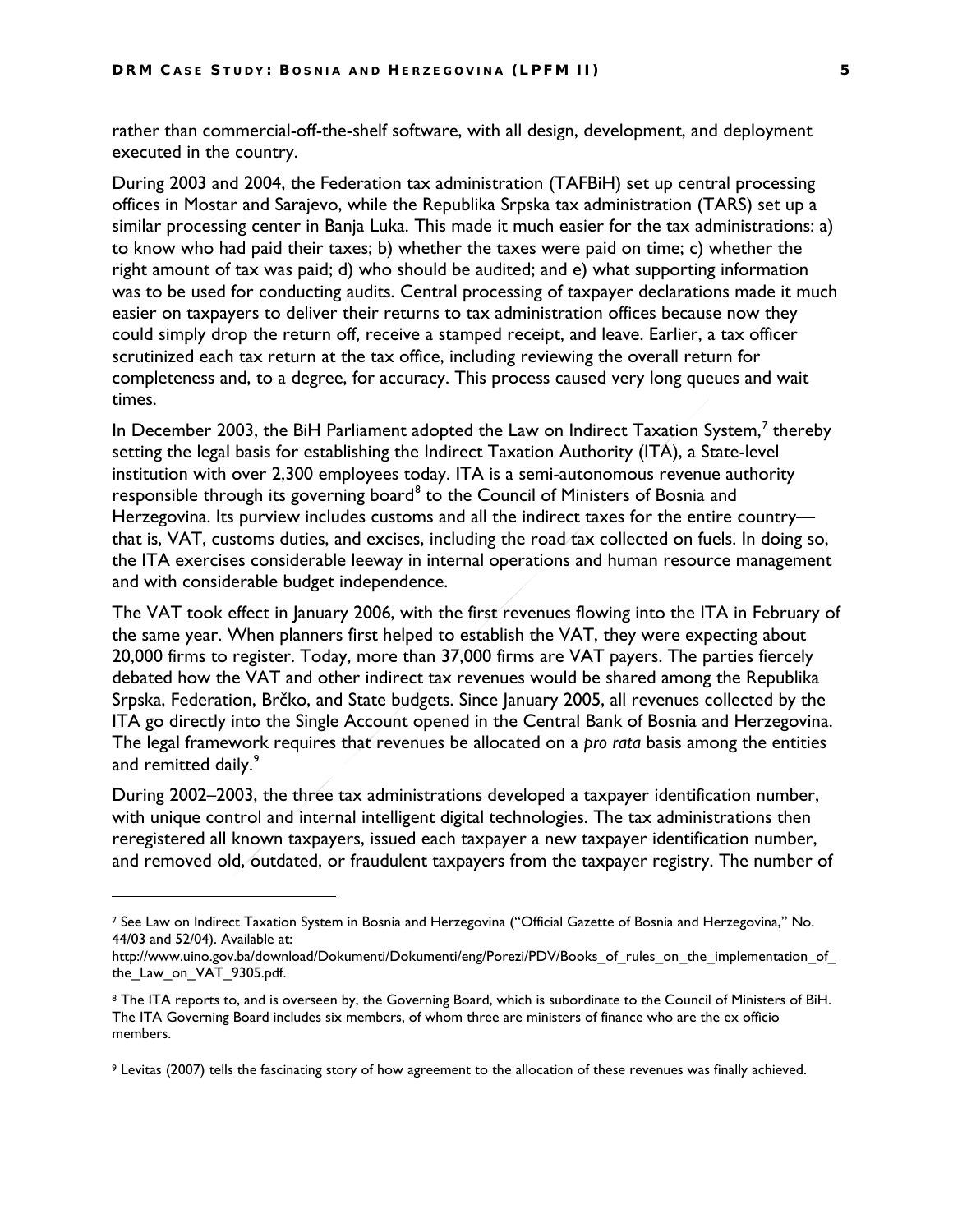taxpayers (companies and persons) during this period rose threefold, despite bogus registrations being discarded (Rozner, Šahinagić, and Marjanović 2005).

Excise and import duty rates were established uniformly throughout the country, though each entity and Brčko actually collected these taxes whenever goods flowed into the country within their individual jurisdictions. Brčko, while applying the same rates, applied a different methodology for calculating the tax base for petroleum imports, and thereby importers were able to import this product into the country at a lower cost than if they were to bring the product in via either Republika Srpska or Federation border positions. Add to this that Brčko customs service operated 24/7, was considered free of corruption, and demonstrated a customer orientation.

#### <span id="page-13-0"></span>**Contribution of Donor Support**

 $\overline{a}$ 

The main donors involved with DRM in BiH include the EU; the U.S. government, both USAID and the U.S. Treasury; and the German government through its then German Society for Technical Cooperation (GTZ) (today, the German Society for International Cooperation, or GIZ).

EU assistance began immediately after hostilities ceased. When the international community decided to emphasize indirect tax reform, leadership, especially from the EU and the OHR, worked with counterparts from entity and State governments to establish the Indirect Tax Commission (ITC).

The ITC, and especially the EU, focused on establishing customs and excises operations first at the entity level, with a particular aim to stem the flow of contraband. EU assistance also worked with the entity tax administrations in the area of sales tax collection and enforcement. Eventually, EU assistance took the lead in developing VAT legislation, designing, setting up, and outfitting the ITA, and providing capacity-building assistance for the ITA. The EU indeed had an important role in the initial governance of the ITA; for instance, the first board director was appointed by the OHR but was an EU-funded expert.<sup>[10](#page-13-1)</sup>

GIZ assisted Brčko in developing a PIT law, which was enacted by the Brčko Parliament in 2003. The law was subsequently repealed and replaced by a new law that was more in harmony with the new PIT laws enacted in the entities with USAID assistance.

During 2000 – 2001, the U.S. Treasury (Office of Technical Assistance (OTA)) assisted the two entity tax administrations to design and carry out overall reorganizations, which included development of new organizational structures and preparation of so-called rule books, or implementing regulations, as well as change management guidance and management support. Meanwhile, USAID provided similar organizational development assistance to help establish and start up the Brčko tax administration.

Over the next three years, USAID assisted the three tax administrations by undertaking comprehensive business process reengineering and automation, essentially streamlining and automating almost all tax administration processes and procedures. Three other USAID

<span id="page-13-1"></span><sup>10</sup> The U.S Government also was represented on the board by a non-voting *ex officio* board member.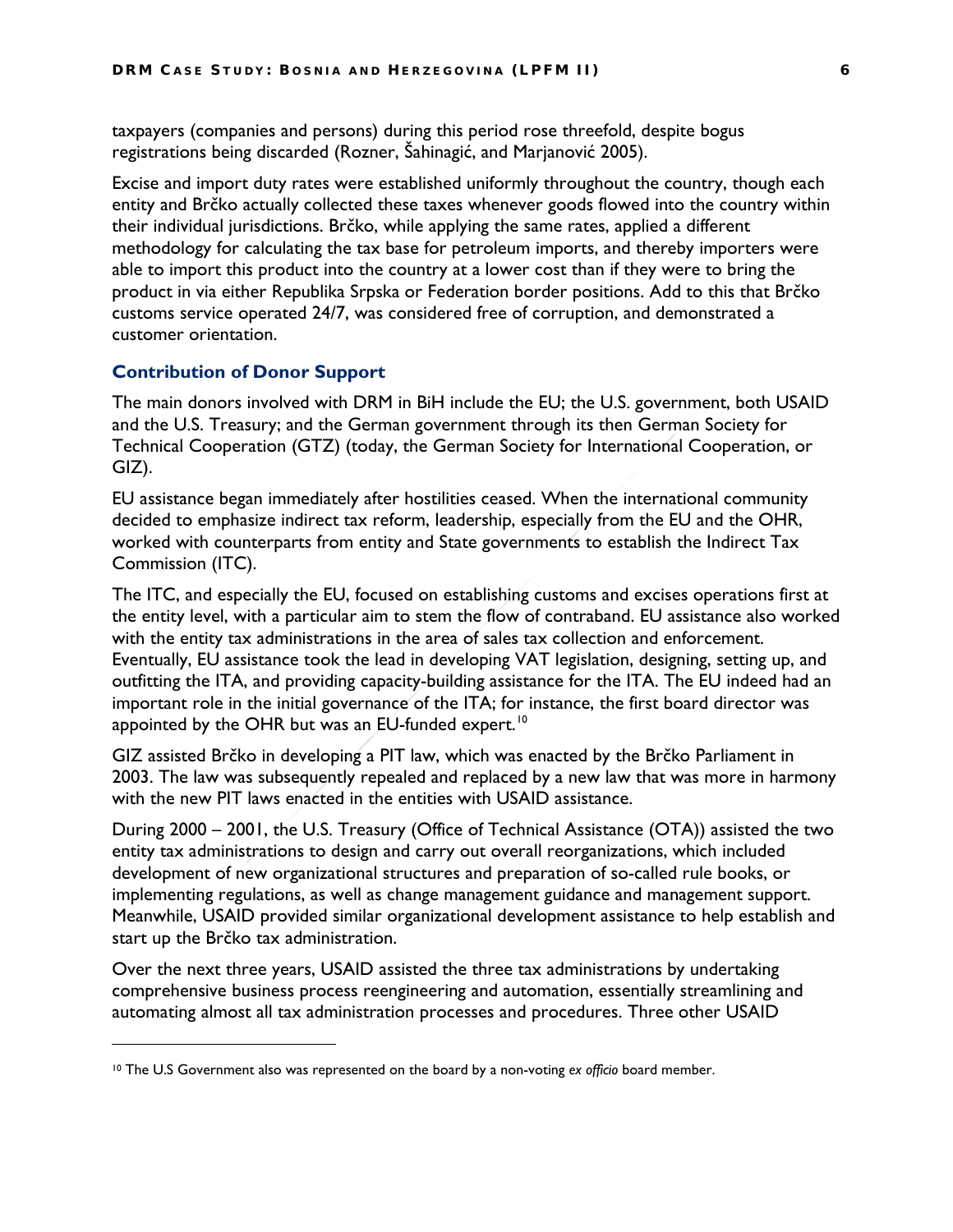initiatives supported further tax administration modernization, namely: (1) the redesign of the taxpayer register and the reregistration of all known taxpayers, (2) the establishment of data processing centers, and (3) the innovative replacement of the data communications system with a microwave-based system.

These efforts had tangible impacts. The reregistration process enabled the tax administrations to clear out many files of defunct and fraudulent taxpayer identities, expanding the base of legitimate taxpayers. The new data processing centers in Banja Luka, Mostar, and Sarajevo comprised an essential component of a streamlined, taxpayer-friendly declarations process, but also eliminated data entry backlogs for declarations, which at the time were three years behind. USAID efforts to design and deploy a data communications system to connect all tax offices and central processing centers via a high-speed, low-cost microwave-based network facilitated the immediate transmission of imaged taxpayer declarations to new central processing centers, enabling the tax administrations to eliminate the backlog and bring data entry completely up to date.

When USAID and the U.S. Department of State (State) decided to replicate the success of the ITC, USAID broached the subject with counterparts. In this instance, the counterparts supported the idea of a Direct Tax Commission (DTC) but requested that it not include BiH government officials; instead, they requested that the DTC serve as a single voice of the international community. Once established, the DTC members included USAID, State, OTA, the German Embassy, OHR, IMF and the World Bank. All proposals for direct tax policy reform, including property taxation, were discussed and agreed to among DTC members, and the DTC spoke with one voice on these matters with counterparts at all levels of BiH governments.

Subsequent U.S. assistance focused on harmonization of direct taxation, design and implementation of new property taxation, and development of a new system for supporting the migration of social security contributions (SSC) to the tax administrations.

More recently, USAID has been assisting TARS in strengthening the basic infrastructure needed to fully implement and expand e-filing and e-payment. As indicators of TARS's success, most payroll taxes and contributions are now electronic, and 70 percent of Republika Srpska revenues are paid via the e-payment mechanism.

#### <span id="page-14-0"></span>**Unfinished Business**

In BiH, the SSC funds the social pension system, public health care, unemployment insurance, and child protection and flood protection in Republika Srpska. Total SSC revenues come to about 15 percent of GDP for the entire country, one of the highest rates in the world. The SSC is a payroll tax imposed at 41.5 percent of salary in the Federation and 33.9 percent in the Republika Srpska, both rates near worldwide highs. Only France, Germany, and a few other countries have higher SSC burdens.

The problem with high SSC rates is they impose a large wedge between what employers pay for workers and what workers take home. The greater this wedge, the less inclined businesspersons will be to create new jobs, even if business is growing. And, the greater this wedge, the less inclined would-be workers are to accept jobs that leave them with little in their pockets. Considering the very low tax on capital, namely the ten percent corporate income tax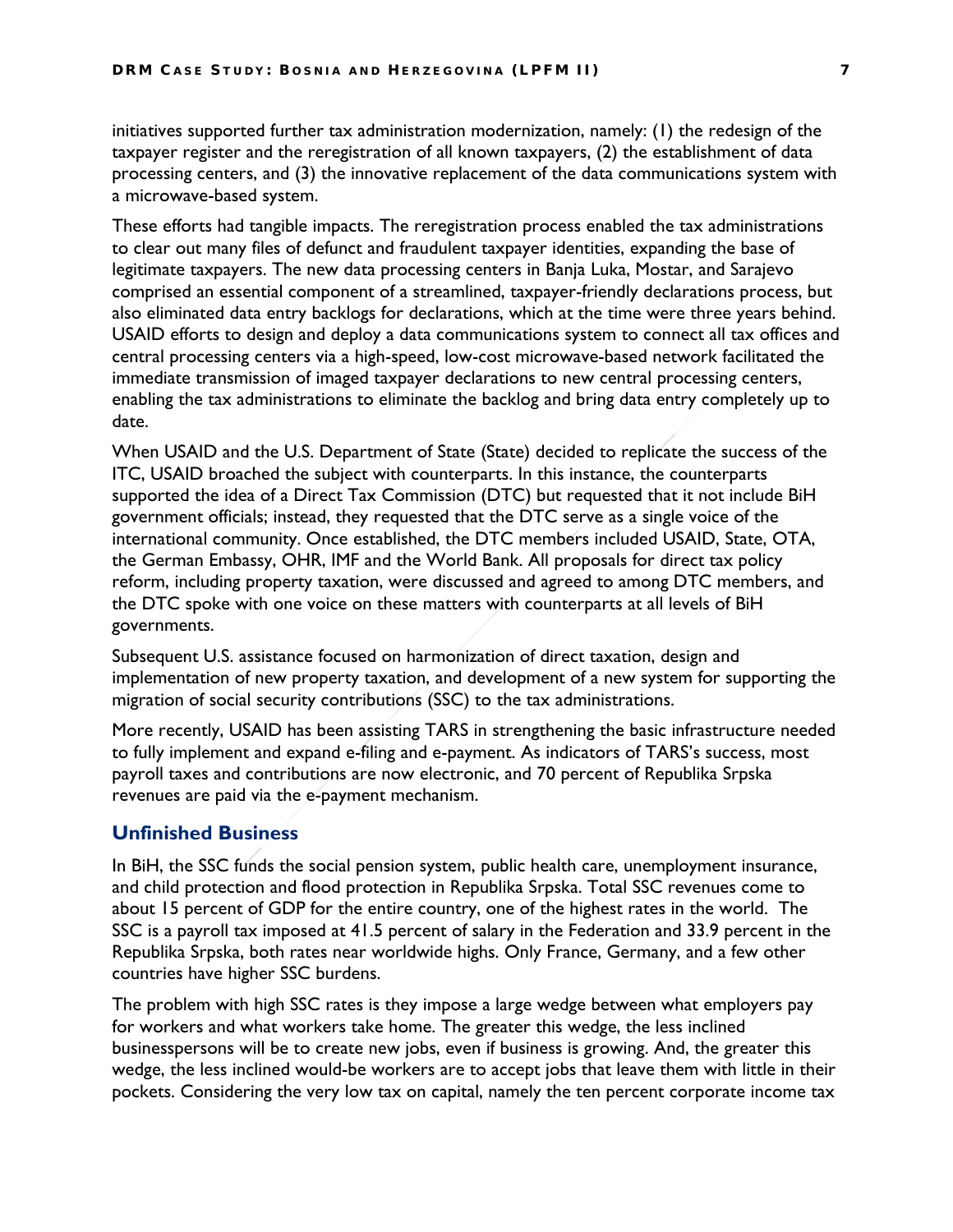rate, to the extent businesses do seek to expand through new investment, they will be inclined to favor capital-intensive over job-creating technologies. In part, this may explain why formal sector jobs seem to be disappearing despite some economic growth.

Fixing the financing of the social security sector in BiH will not be an easy task, such as delinking payroll entirely from SSC as has been implemented in Georgia. More modest options to fund these important social protection programs while reducing the bias against formal sector job creation could include building progressivity into the personal income tax by introducing higher tax brackets. Another would be to raise the corporate income tax rate from its currently very low rate of only ten percent. But, deeper analysis and discussion should take place before determining the solutions.

#### <span id="page-15-0"></span>**Lessons Learned**

Providing technical and material assistance for DRM in BiH took place within a particular environment. Other DRM case studies discuss how donors and local partners have been able to build a single, national-level tax system. In the case of BiH, donors worked with counterparts first to establish three subnational tax systems, then to build two separate customs services, and finally, to build a countrywide tax authority that then took over all responsibility for customs and all indirect taxation.

All this tax system design, organization, capacity building, and institutionalization was done in a post-conflict context, where low-level conflict continued and continues to this day, and where interethnic group and interregional cooperation is hard to achieve. The people, organizations, and countries that contributed to building these four tax systems did so in a space that had not been an independent country before the war had started. The tax systems started with officials who had very little, if any, experience in tax and customs administration. They had little or no equipment, and had very little in terms of adequate office space, procedures, processes, and even leadership.

We draw our lessons learned in light of this complex, post-conflict context.

*Donor coordination is crucial*. For both direct and indirect tax reform, establishing the two commissions was key to both speaking with a single voice as well as ensuring that assistance and reforms all be appropriately coordinated. Without these two commissions at their respective times, it is likely that gaining consensus for reform would have remained out of reach.

Was it worth it? The case is clear that, for the most part, the central donor objectives were achieved: Donor-assisted reforms helped establish operational tax systems that would support the "single economic space" concept. They helped to achieve and sustain adequate revenues to fund public services, even as trade liberalization reduced trade taxes to negligible levels. And, they did so while trimming back unnecessary burdens on business and society.

Donors have spent considerable sums to build these tax systems and make sure they would meet the required standards. Between 2002 and 2017, the EU spent about \$80 million, USAID about US\$35.0 million, the U.S. Treasury up to \$10.0 million, and the German government about \$2 million—with smaller contributions from other donors. Overall, donors spent an estimated \$127 million to help build tax systems, and BiH has mobilized about \$35 billion (from 2006 to 2017) in total tax revenues (excluding payroll tax for social contributions).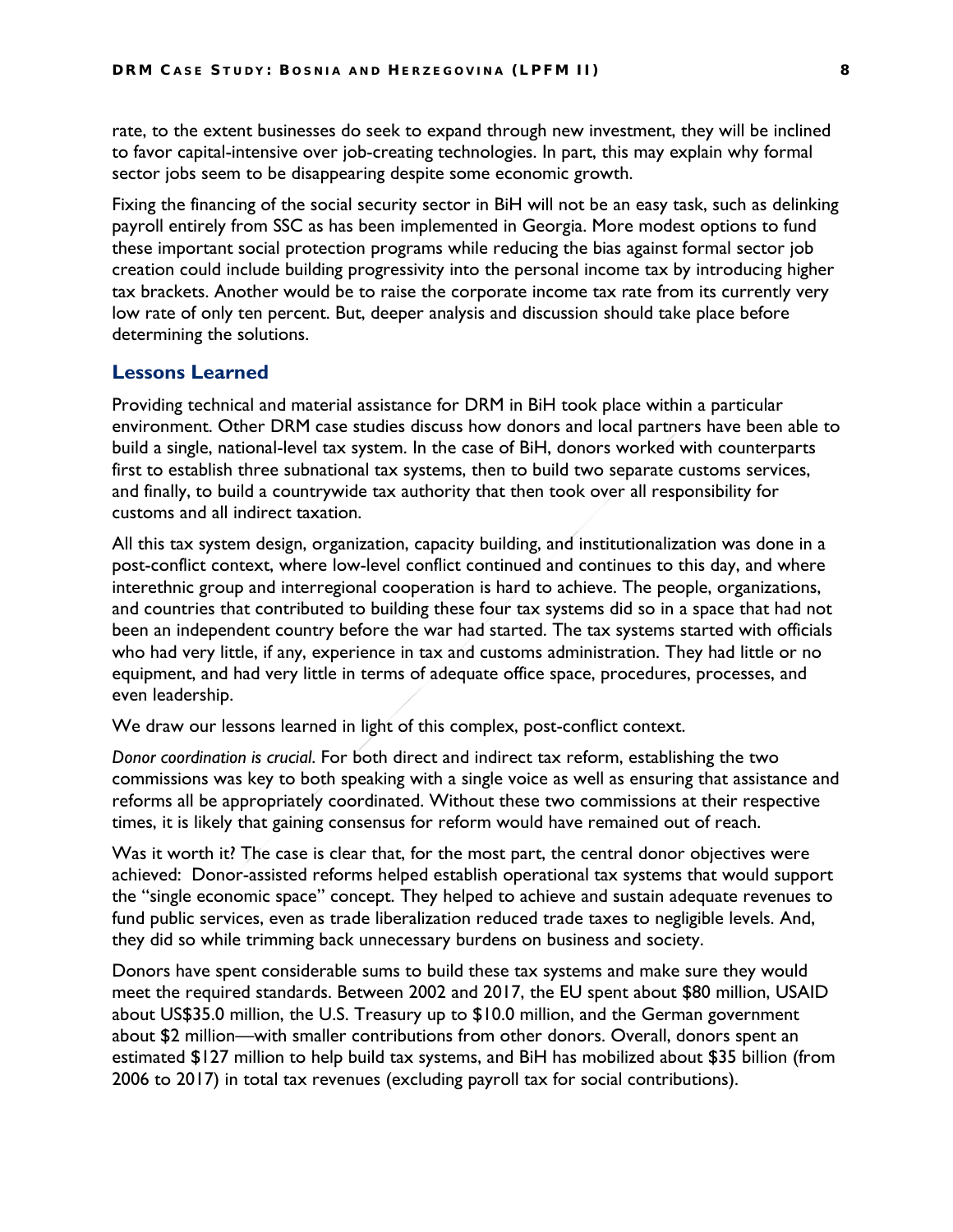*Reform can take a long time*. By early 2004, both BiH and international community leadership were well aware of the need to reform not only indirect but also direct taxation. Despite having developed a clear agenda, personal and corporate income tax reform took several years to come to fruition. Indeed, although one team of USAID experts worked closely with counterparts to develop legislation and methods in 2005, it was not until 2006 when the first reform was enacted into law, and several more years before personal and corporate income taxes were reformed and harmonized throughout the country. Indeed, until today, the Federation still has not enacted new property tax legislation.

*Tax policy is important*. Both USAID and the OTA charged headlong into tax administration modernization for several years without considering the implications that tax policy had on the business-enabling environment or the labor market. Donors should always assess tax policy before determining a path of assistance in DRM development.

*Accession to the EU was a powerful incentive*. There was and continues to be considerable opposition among some ethnic or political leaders to any moves toward creating a single economic space, but almost all BiH citizens and their leaders want greater freedom of movement, access to European markets, and access to assistance from the EU, which all remain limited as long as BiH remains outside of the EU. Unification of excises and customs and implementation of a VAT that meets EU standards are key points in this accession quest and bring the country together. Without the hope of eventual accession to the EU, these reforms might not have been feasible.

*Enhanced indicators and reporting are needed*. The significance of many of the improvements to the BiH tax system over the past two decades was difficult to assess for lack of available baseline information and monitoring of performance measures. DRM assistance projects should develop better performance indicators and conduct more evaluations to both assess the value they create as well as to be able to attribute benefits that arise from specific actions. USAID's Georgia Business Climate Reform project developed a variety of indicators that were very useful for both valuing the benefits derived from specific tax reform measures and being able to attribute these benefits arising from specific measure that were taken. McMorran, Dod, and Rozner (2014) further elaborate on this topic.

Some indicators that DRM projects, especially those whose objectives include improving the business-enabling environment, should consider include:

- *Taxpayer costs of compliance surveys,* which measure the burden in time and money spent by taxpayers on pre-filing, filing, and post-filing activities. Taxpayer compliance cost surveys are relatively low-cost ways of assessing how much businesses spend merely on complying with tax law and regulations. This method can serve to both target reforms and assess the economic impact of reform.<sup>[11](#page-16-0)</sup>
- *Savings to taxpayers* in terms of reduced queuing, simplified record keeping, improved data management, and more efficient filing of forms from innovations such as e-filing, e-

 $\overline{a}$ 

<span id="page-16-0"></span><sup>11</sup> See Coolidge, Ilic, and Kisunko (2011) for in-depth discussion of how to conduct a taxpayer cost of compliance survey.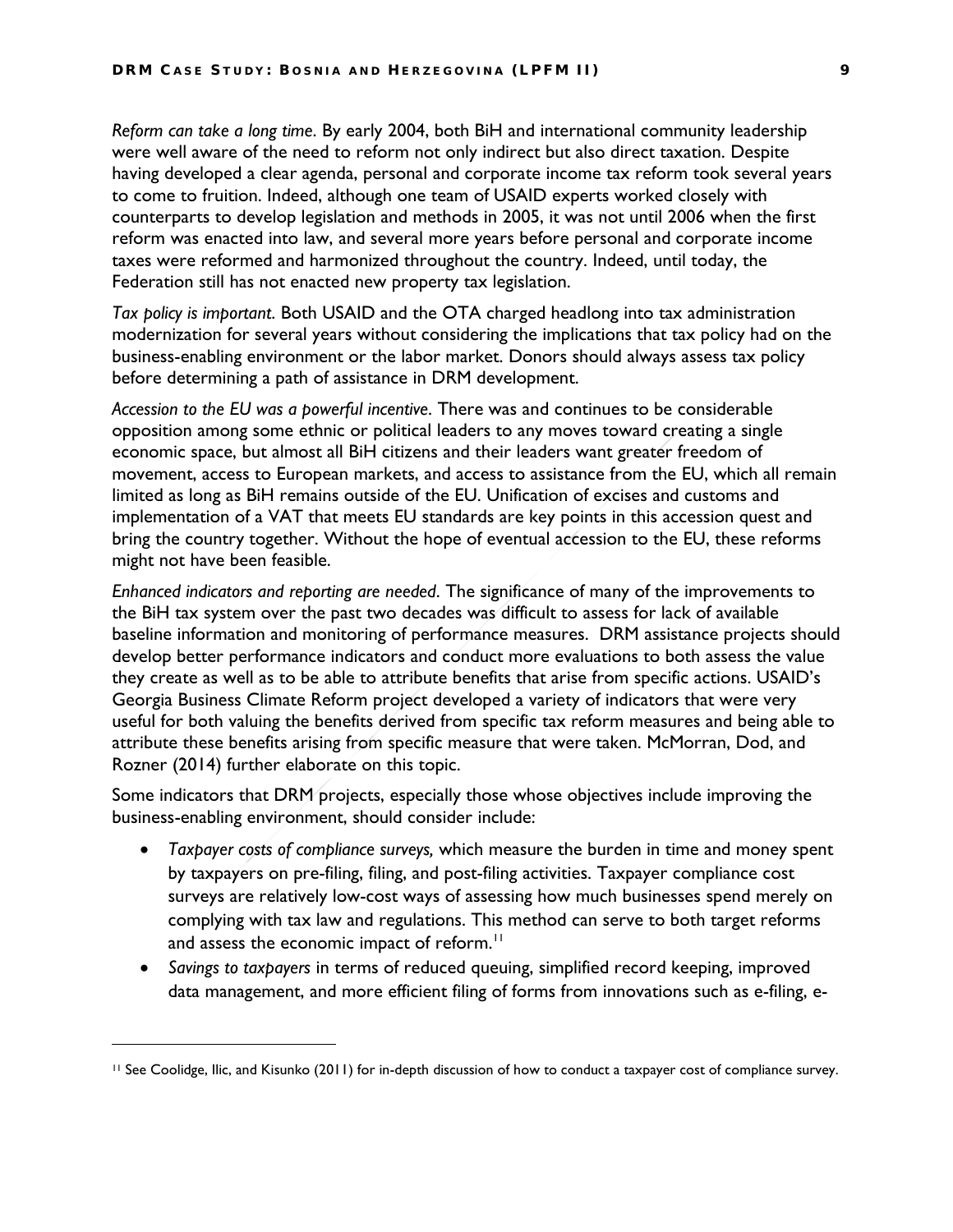payments, elimination of nuisance taxes, consolidation of taxes, charges and fees, among others.

- *Revenue impacts*, ex ante and ex post, from specific administrative measures, such as cleansing the taxpayer registry, reregistration, implementation of risk-based audit systems, and specialized training in fields such as audit of the financial and insurance sectors.
- <span id="page-17-0"></span>• *Savings in tax administration staff and related costs* that arise from certain modernization and streamlining of processes, such as online filing, online taxpayer compliance certifications, and risk-based audit selection. Such savings can be redirected to priority areas, such as collections and audit of high-risk, high net-worth taxpayers.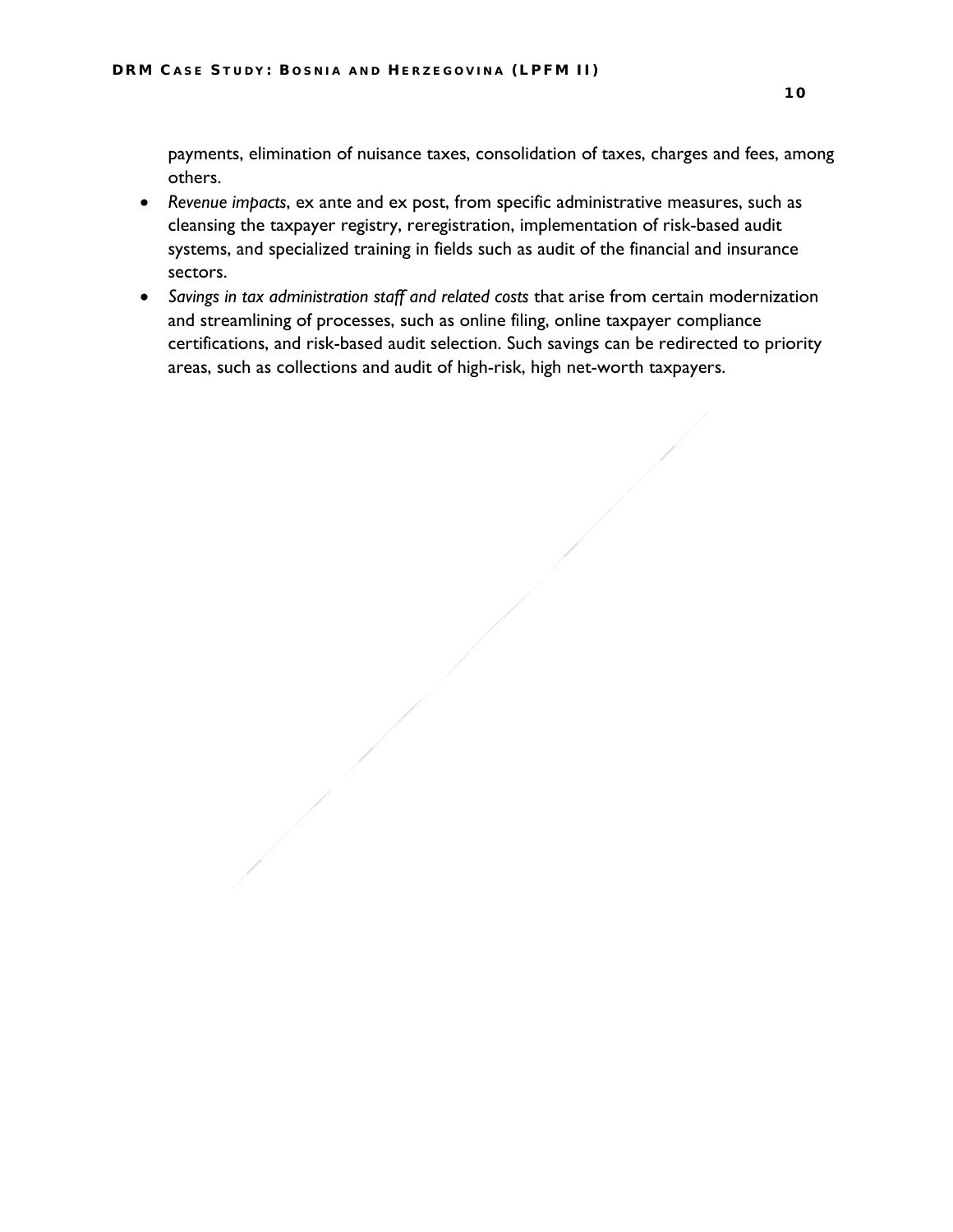#### **Selected Bibliography**

- Bosnic, Pero, and Fernando Ramos. 2010. *Tax Reform Activity (TARA) Completion Report.* USAID Tax Reform Activity (TARA).
- Brankovic, Maja, and Admir Cengic. 2010. *Study of Fees in the Federation of Bosnia and Herzegovina, Cantons and Sarajevo Municipalities.* USAID Tax Reform Activity (TARA).
- Cengic, Admir, and Dželila Šahinagic. 2010. *Analysis of Effects of New Personal and Corporate Income Tax Laws in the Federation of BiH.* USAID Tax Reform Activity (TARA).
- Coolidge, Jacqueline, Domagoj Ilic, and Gregory Kisunko. 2011. *Tax Perception and Compliance Cost Surveys: A Tool for Tax Reform.* Washington, DC: World Bank Group.
- Deloitte. 2013. *Bosnia and Herzegovina Tax and Fiscal Project (TAF) Completion Report.* USAID/TAF.
- Donahoe, Christopher, Fernando Ramos, and John Yates. 2010. *Bosnia Enabling Labor Mobility Activity (ELMO) Completion Report*, USAID/ELMO.
- European Commission. 2005. Cooperation in the Field of Customs and Taxation The European Union and the Western Balkans. Brussels: Directorate General for Enlargement.
- Gallagher, Mark, with Pero Bosnic. 2004. *Toward an SME-Friendly Revenue System in Bosnia and Herzegovina*. USAID Tax Modernization Project.
- IMF (Interrnational Monetary Fund). 2002. *Bosnia and Herzegovina: Staff Report for the Article IV Consultation.* IMF Country Report No. 02/52. Washington, DC: IMF.
- ———. 2015. *Bosnia and Herzegovina: Selected Issues*. IMF Country Report No. 15/299*.*
- Levitas, Tony. 2007. "A Tale of Two Entities: How Finance Reform Builds Democracy in Bosnia and Herzegovina." *DAIdeas-Innovations in Democracy, Governance, and Public Sector Management. No.* 1 (February).
- McMorran, Ronald T., David Dod, and Steve Rozner. 2014. *Case Study: Tax and Customs Modernization in the Republic of Georgia* (Draft). USAID/E3/EP, Office of Economic Policy.
- Rozner, S., Šahinagić, D., and S. Marjanović. 2005. *Revenue Performance and Tax Administration Modernization in Bosnia and Herzegovina: 2001 – 2004*. USAID Tax Modernization Project (TAMP).
- Rozner, Steven, and Mark Gallagher. 2006. Tax Modernization Project Phase II, Contractor Final Report (prepared by DAI for USAID).
- Stabilisation and Association Agreement (SAA) between the European Communities and their Member States, of the one part, and Bosnia and Herzegovina, of the other part." 2008. Luxembourg, June 16.
- USAID (U.S Agency for International Development). 2006. USAID Assistance in Fiscal Reform: Tax Modernization in Bosnia and Herzegovina. Washington, DC. USAID.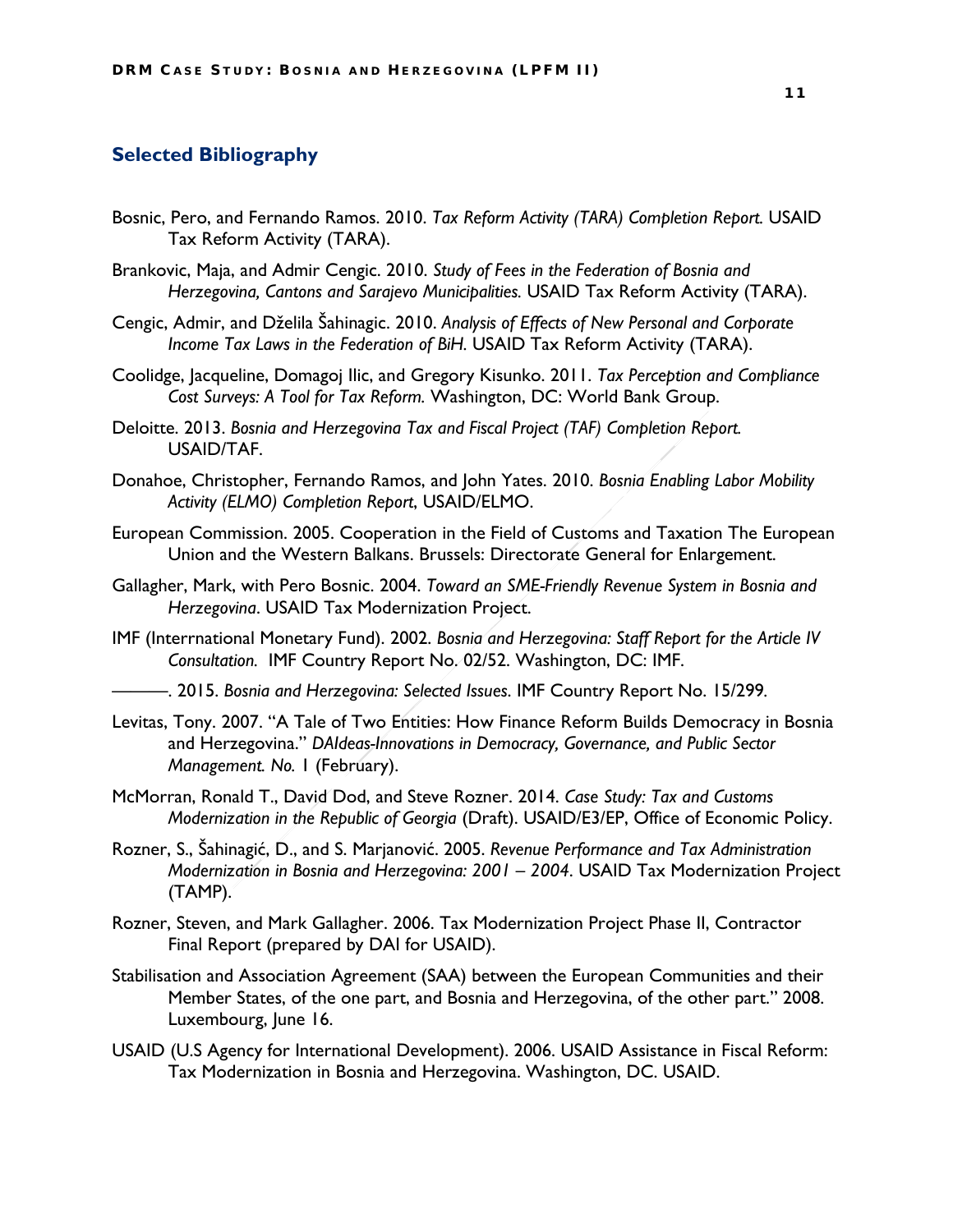<span id="page-19-0"></span>

| <b>Tax Policy Milestones</b>                                                    | 03 |  | Uб | 07 | 08 | 09 |  |  | 14 | 15 | $\overline{16}$ |
|---------------------------------------------------------------------------------|----|--|----|----|----|----|--|--|----|----|-----------------|
| Office of the High Representative (OHR) issues<br>decision on indirect taxation |    |  |    |    |    |    |  |  |    |    |                 |
| Brčko enacts personal income tax (PIT)                                          |    |  |    |    |    |    |  |  |    |    |                 |
| BiH parliament enacts VAT law                                                   |    |  |    |    |    |    |  |  |    |    |                 |
| VAT law takes effect                                                            |    |  |    |    |    |    |  |  |    |    |                 |
| Republika Srpska (RS) enacts new PIT                                            |    |  |    |    |    |    |  |  |    |    |                 |
| RS enacts new corporate income tax (CIT)                                        |    |  |    |    |    |    |  |  |    |    |                 |
| Brčko enacts property tax                                                       |    |  |    |    |    |    |  |  |    |    |                 |
| Republika Srpska enacts property tax                                            |    |  |    |    |    |    |  |  |    |    |                 |
| Federation PIT law                                                              |    |  |    |    |    |    |  |  |    |    |                 |
| Republika Srpska regulations on cadaster                                        |    |  |    |    |    |    |  |  |    |    |                 |
| Republika Srpska regulations on property evaluation                             |    |  |    |    |    |    |  |  |    |    |                 |
| Excises revised according to EU standards                                       |    |  |    |    |    |    |  |  |    |    |                 |
| Federation implements PIT                                                       |    |  |    |    |    |    |  |  |    |    |                 |
| Republika Srpska ups social contribution rate                                   |    |  |    |    |    |    |  |  |    |    |                 |
| Republika Srpska law on taxes                                                   |    |  |    |    |    |    |  |  |    |    |                 |
| Federation rev. CIT enforcement                                                 |    |  |    |    |    |    |  |  |    |    |                 |
| Republika Srpska rev. CIT enforcement                                           |    |  |    |    |    |    |  |  |    |    |                 |
|                                                                                 |    |  |    |    |    |    |  |  |    |    |                 |

### **Appendix A: Milestones on Tax Policy and Legislative Reform**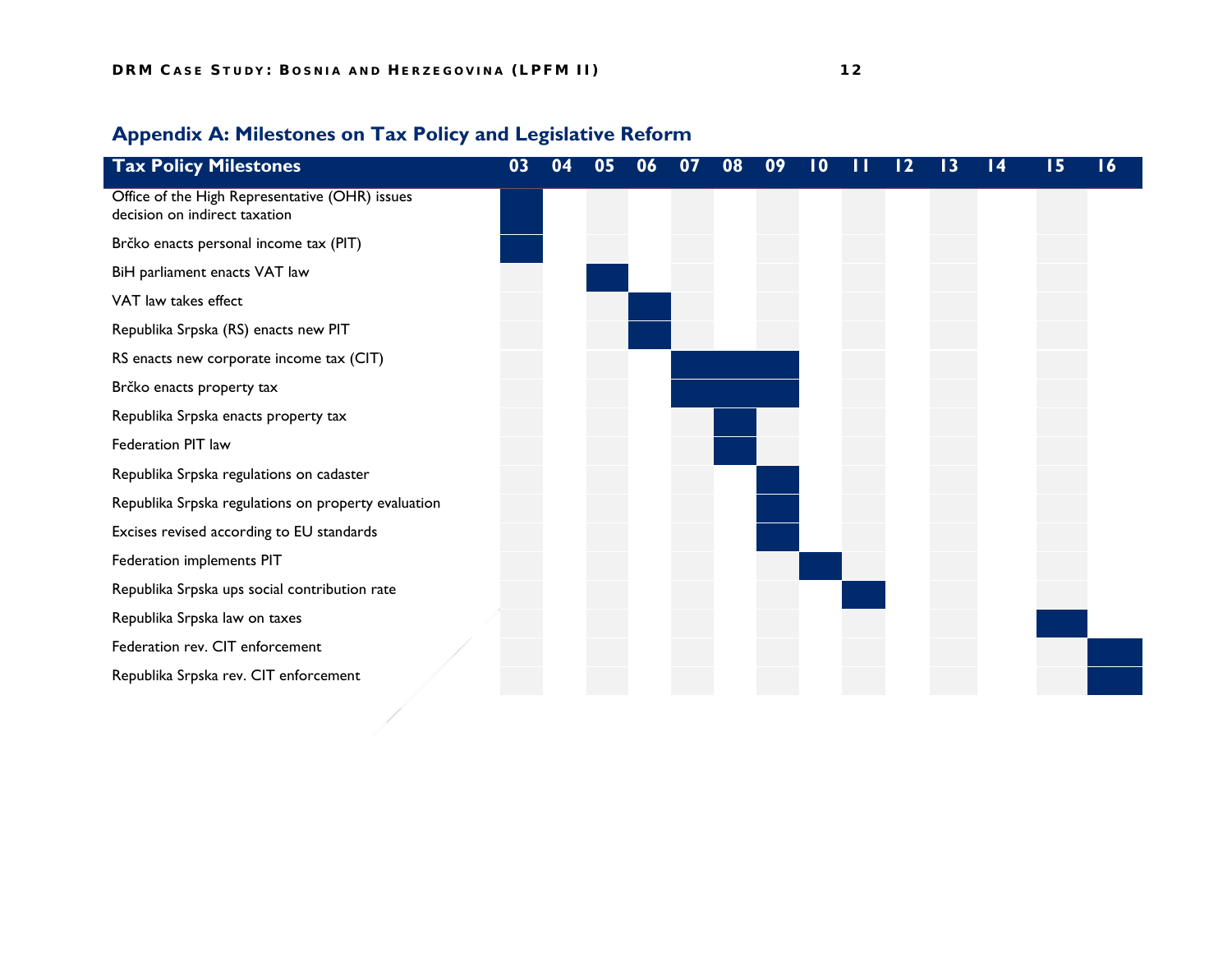### **Appendix B: Milestones on Tax Administration Modernization 2004-2016**

<span id="page-20-0"></span>

| <b>Tax Administration Milestones</b>                                                                                                                                 | 04 | UÕ |  |  |  |  | 16 |
|----------------------------------------------------------------------------------------------------------------------------------------------------------------------|----|----|--|--|--|--|----|
| OHR decision on indirect taxation and customs                                                                                                                        |    |    |  |  |  |  |    |
| Rule books prepared for three tax administrations                                                                                                                    |    |    |  |  |  |  |    |
| New taxpayer identification numbers and registration                                                                                                                 |    |    |  |  |  |  |    |
| Tax Administration of the Republika Srpska (TARS), Tax Administration<br>of the Federation of Bosnia and Herzegovina (TAFBiH), and Brčko<br>implement new IT systems |    |    |  |  |  |  |    |
| TARS/TAFBiH/Brčko streamline and automate business processes                                                                                                         |    |    |  |  |  |  |    |
| Single customs administration created                                                                                                                                |    |    |  |  |  |  |    |
| Start-up of Indirect Taxation Authority (ITA)                                                                                                                        |    |    |  |  |  |  |    |
| Registration of VAT payers begins                                                                                                                                    |    |    |  |  |  |  |    |
| TARS/TAFBiH/Brčko stop collecting all indirect taxes                                                                                                                 |    |    |  |  |  |  |    |
| All indirect taxes administered by ITA                                                                                                                               |    |    |  |  |  |  |    |
| TARS begins e-filing                                                                                                                                                 |    |    |  |  |  |  |    |
| TARS implements Unified Collection System (UCS)                                                                                                                      |    |    |  |  |  |  |    |
| <b>TAFBiH implements UCS</b>                                                                                                                                         |    |    |  |  |  |  |    |
| TARS introduces e-archiving                                                                                                                                          |    |    |  |  |  |  |    |
| TARS e-filing reaches 70% of revenues                                                                                                                                |    |    |  |  |  |  |    |
| All tax administrations sharing data                                                                                                                                 |    |    |  |  |  |  |    |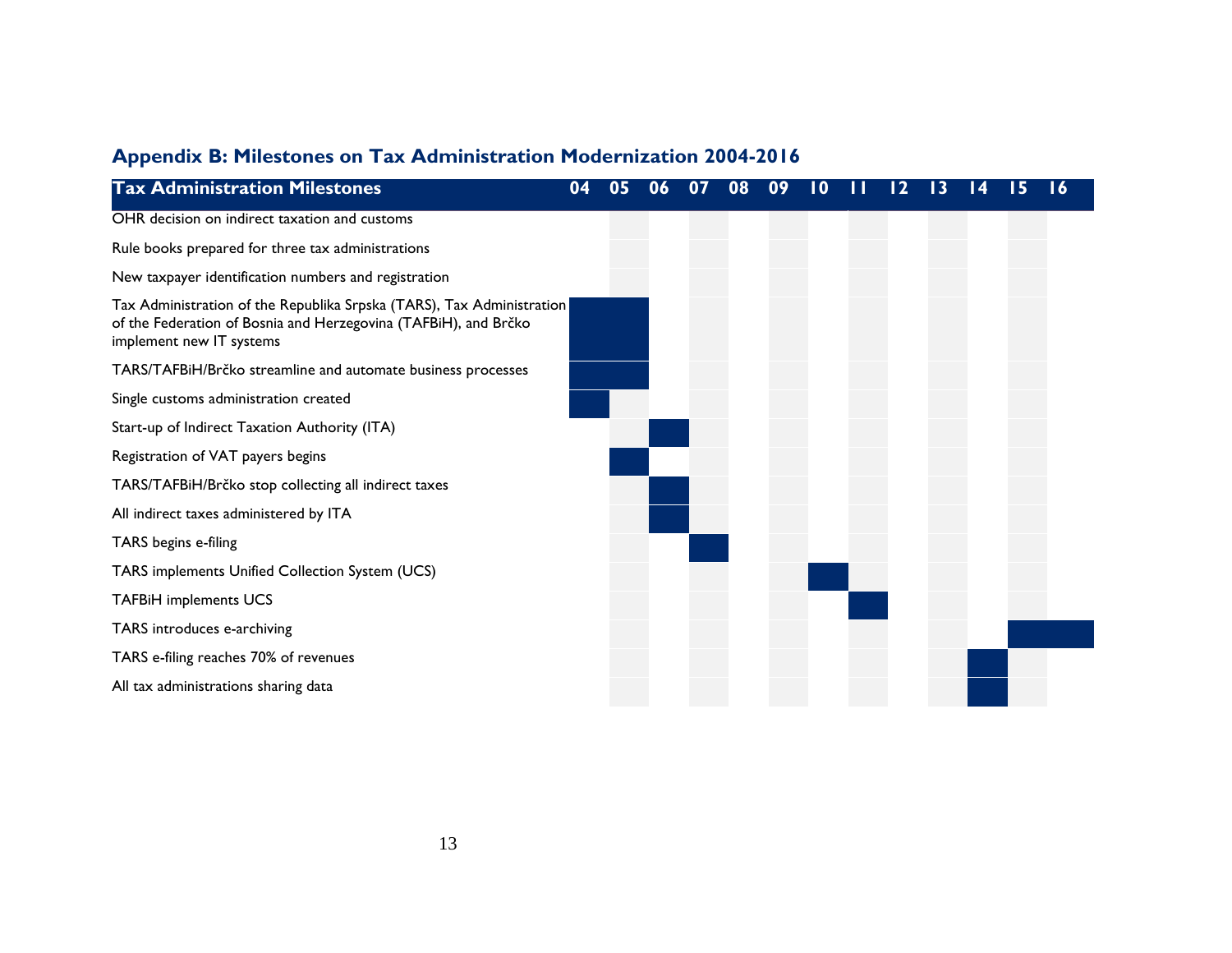#### <span id="page-21-0"></span>**Aggregate w/ Indirect Taxation Authority (ITA) 2006 2007 2008 2009 2010 2011 2012 2013 2014 2015 2016 General Overview of Economy** Real GDP growth, annual % change The State State State State State State State State State State State State State State State State State State State State State State State State State State State State State State State Population growth, annual % change  $\frac{1}{2}$  change  $\frac{1}{2}$  -0.05 -0.14 -0.28 -0.45 -0.45 -0.66 -0.90 -1.11 -1.19 -1.09 -0.85 -0.54 Household final consumption, % of GDP 80 85 85 83 84 81 83 83 83 82 80 82 79 80 Labor force participation rate, total 44.6 44.6 45.7 46.6 46.4 46.9 46.5 47.0 46.5 46.2 46.1 46.0 Imports (G&NFS), % of GDP 63.0 63.0 56.5 59.3 48.8 51.3 55.8 55.9 54.2 56.8 53.6 na<sup>[12](#page-21-1)</sup> Overseas development assistance (ODA), as % of GDP 4.05 3.68 2.35 2.28 2.93 3.33 3.28 2.83 3.38 2.18 na ODA, as % of government domestic revenue 6.33 6.25 3.90 4.72 5.61 5.72 5.66 5.11 5.72 3.91 na **Domestic Revenue Mobilization (% of GDP)** Tax revenues 21.69 21.40 20.31 18.96 19.70 20.32 20.50 19.78 19.82 19.98 na Personal income tax (PIT) revenues (includes citizen+) 1.44 1.19 1.30 1.00 1.03 1.90 1.97 1.94 1.83 1.80 1.81 Corporate income tax (CIT) revenues 0.66 0.78 0.84 1.26 1.32 1.06 1.10 1.11 1.11 1.21 1.50 Excise revenues 4.29 4.07 3.68 4.03 4.63 4.83 4.98 4.76 4.81 4.51 4.97 VAT revenues 15.08 15.46 15.88 14.37 14.66 15.32 15.41 15.28 15.99 15.21 15.47 Trade revenues 2.78 2.91 2.55 1.40 1.19 1.07 0.87 0.81 0.88 0.86 na Non-tax revenues 1.52 0.93 1.67 0.61 0.05 0.18 0.14 0.13 0.15 0.12 na Social contributions 12.64 12.90 13.99 14.68 15.04 15.40 15.45 15.39 15.51 15.18 na Domestic revenues, total 38.01 38.64 37.90 37.39 38.40 38.87 39.53 38.50 39.50 38.68 na **Tax Performance** VAT productivity 0.89 0.91 0.93 0.85 0.86 0.90 0.91 0.90 0.94 0.89 0.91 VAT gross compliance ratio 104 109 111 104 104 109 111 112 115 113 114 Import duties, % of total tax revenue 0.04 0.11 0.06 0.02 0.00 na na na na 0.00 na Import duties, % of imports (G&NFS) na na na na Na na na na na na na

#### <span id="page-21-1"></span>**Appendix C: Aggregate Economic and Revenue Data for BiH, 2006–2016**

 $12$  na = not available.

 $\overline{a}$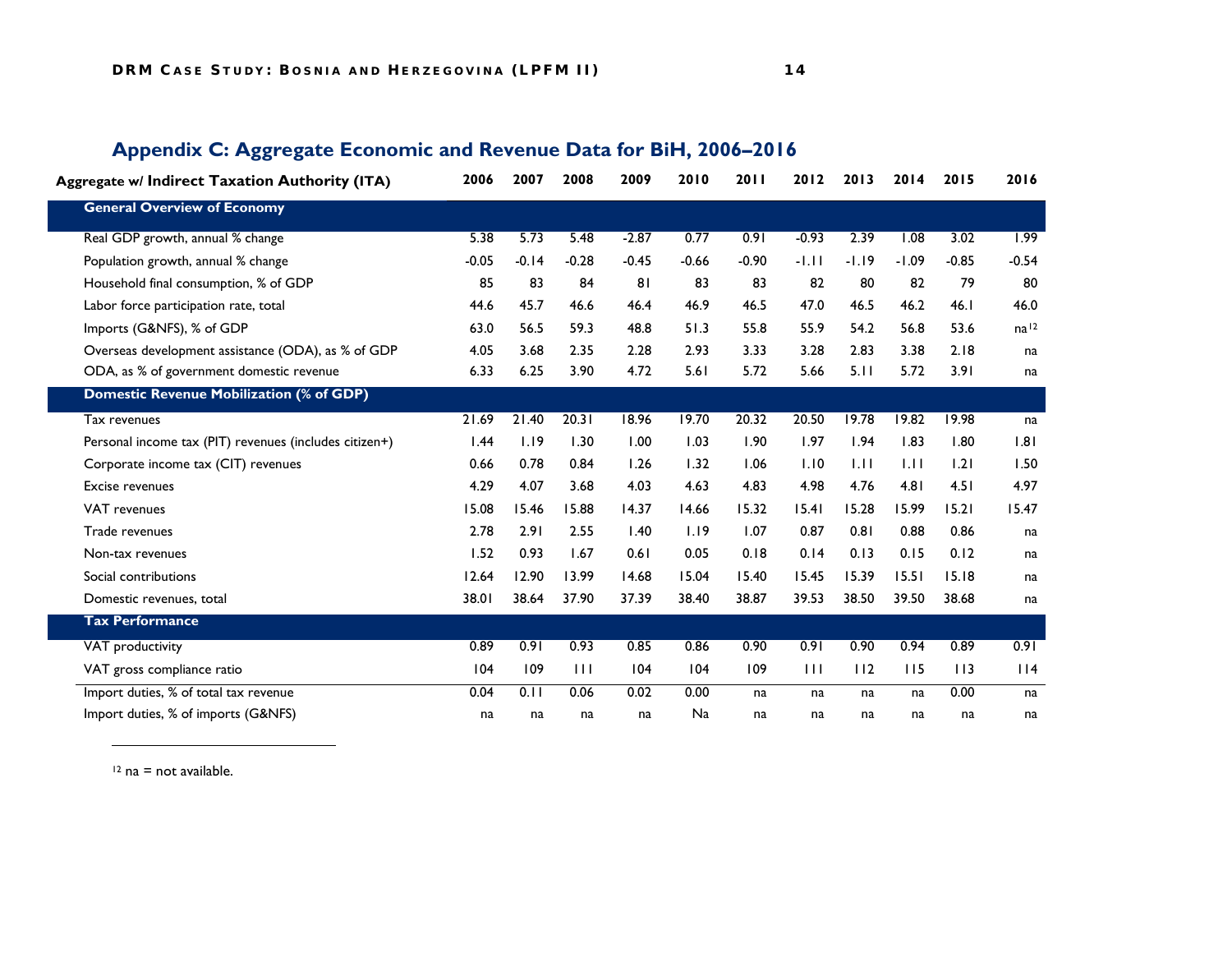| Aggregate w/ Indirect Taxation Authority (ITA)                             | 2006      | 2007            | 2008  | 2009   | 2010   | <b>2011</b>     | 2012   | 2013            | 2014            | 2015            | 2016            |
|----------------------------------------------------------------------------|-----------|-----------------|-------|--------|--------|-----------------|--------|-----------------|-----------------|-----------------|-----------------|
| Import duty rate, average                                                  | 7.71      | 6.83            | 6.6   | 3.72   | 3.34   | 3               | 2.88   | 2.77            | 2.79            | 2.35            | na              |
| VAT collected by Customs,                                                  | <b>Na</b> | na              | na    | na     | Na     | na              | na     | na              | na              | na              | na              |
| Excises, as % of tax revenue                                               | 19.8      | 19.0            | 8.1   | 21.2   | 23.5   | 23.8            | 24.3   | 24.0            | 24.2            | 22.6            | na              |
| Non-tax revenue, as % of tax revenue                                       | 0.07      | 0.04            | 0.08  | 0.03   | 0.00   | 0.01            | 0.01   | 0.01            | 0.01            | 0.01            | na              |
| <b>Tax Structure</b>                                                       |           |                 |       |        |        |                 |        |                 |                 |                 |                 |
| VAT rate                                                                   | 17        | $\overline{17}$ | 17    | 17     | 17     | 17              | 17     | 17              | 17              | 17              | $\overline{17}$ |
| VAT threshold                                                              | Na        | na              | na    | 36,761 | 35,600 | 32,950          | 32,950 | na              | na              | na              | na              |
| VAT year                                                                   | 2006      | 2006            | 2006  | 2006   | 2006   | 2006            | 2006   | 2006            | 2006            | 2006            | 2006            |
| CIT rate                                                                   | <b>Na</b> | na              | na    | na     | Na     | $\overline{10}$ | 10     | $\overline{10}$ | $\overline{10}$ | $\overline{10}$ | $\overline{10}$ |
| Tax, Business, and Trade Environment                                       |           |                 |       |        |        |                 |        |                 |                 |                 |                 |
| Doing Business (DB): Paying Taxes DTF                                      | <b>Na</b> | na              | na    | na     | 51.96  | 53.16           | 54.58  | 55.10           | 55.39           | 62.95           | 63.07           |
| DB: Number of tax payments                                                 | <b>Na</b> | 55              | 55    | 55     | 55     | 55              | 55     | 44              | 40              | 45              | 34              |
| DB: Trading across borders DTF                                             | 66.9      | 67.3            | 67.7  | 69.4   | 69.6   | 68.8            | 69.4   | 69.6            | 69.6            | 91.9            | 91.9            |
| Firms expected to give gifts in meetings with tax officials, % of<br>firms |           | 67.6 (2005)     | na    | 1.5    | na     | na              | na     | 7.4             | na              | na              | na              |
| <b>Tax Administration Efficiency</b>                                       |           |                 |       |        |        |                 |        |                 |                 |                 |                 |
| Tax administration costs, ITA only, %                                      | 0.22      | 0.21            | 0.19  | 0.18   | 0.19   | 0.19            | 0.19   | 0.18            | 0.19            | 0.18            | 0.19            |
| Tax administration staff, number                                           | 2,226     | 2,249           | 2,313 | 2,464  | 2,410  | 2,437           | 2,427  | 2,443           | 2,490           | 2,499           | 2,432           |

Sources: Country economic and social data are generally from the World Bank's World Development Indicators database, available at: [https://data.worldbank.org/data](https://data.worldbank.org/data-catalog/world-development-indicators)[catalog/world-development-indicators.](https://data.worldbank.org/data-catalog/world-development-indicators) 

Information about Doing Business, paying taxes, trading across borders indicator is available at: doingbusiness.org.

Tax data for the VAT, excises, and import duties are from reports of the Macroeconomic Unit of the Governing Board for the Indirect Taxation Authority; these can be downloaded from: http://www.oma.uino.gov.ba/04\_izvjestaji.asp?l=e.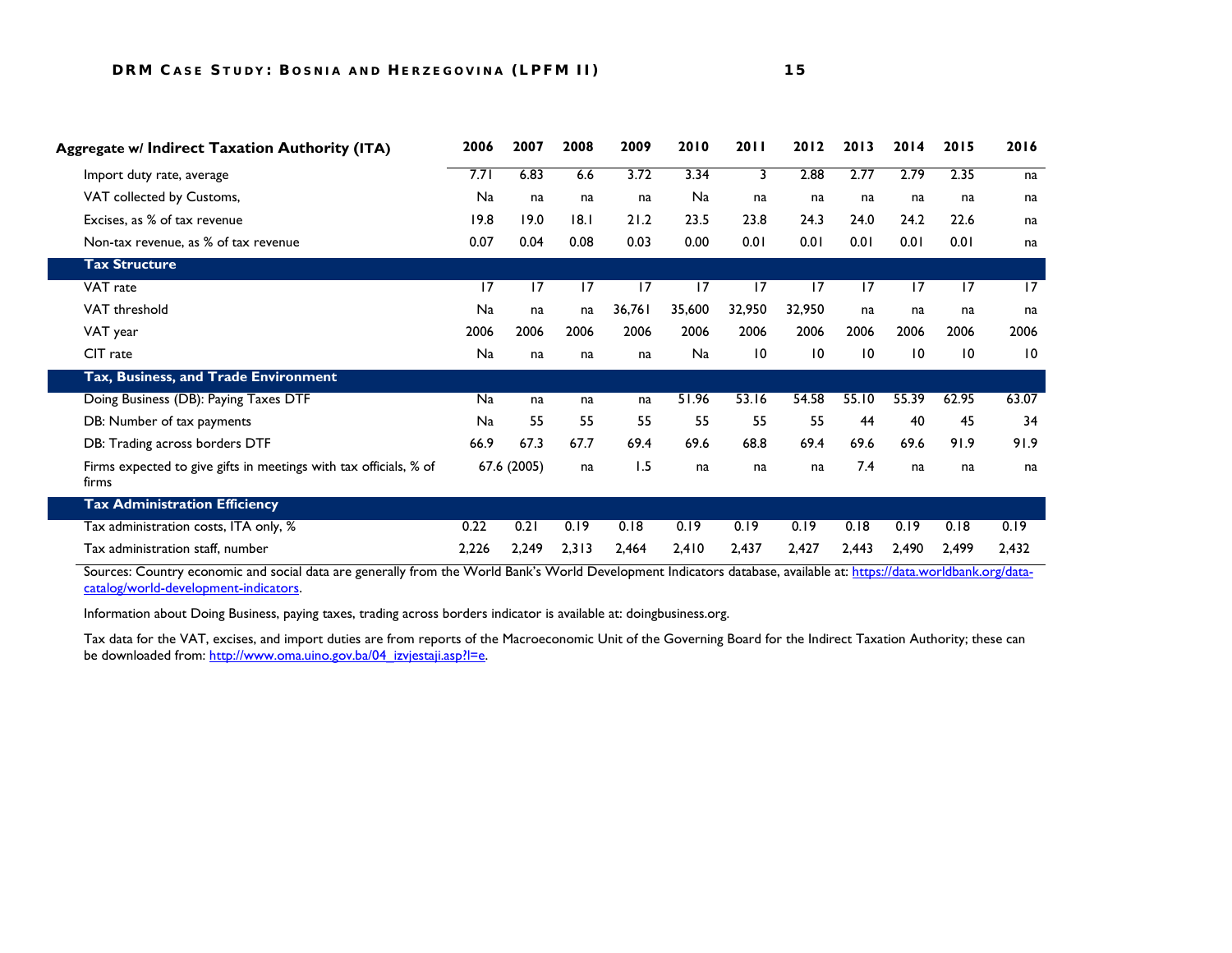#### <span id="page-23-1"></span>**Appendix D: Revenue and Related Data for Federation of BiH, 2006–2016**

<span id="page-23-0"></span>

| Indicator                                          | 2006       | 2007            | 2008  | 2009            | 2010  | 2011            | 2012  | 2013  | 2014  | 2015  | 2016  |
|----------------------------------------------------|------------|-----------------|-------|-----------------|-------|-----------------|-------|-------|-------|-------|-------|
| <b>General Overview of Economy</b>                 |            |                 |       |                 |       |                 |       |       |       |       |       |
| Real GDP growth, annual % change                   | 1.12       | 1.12            | 0.97  | 1.03            | 1.03  | 1.01            | 1.02  | 1.03  | 1.05  | na    | na    |
| Population growth, annual % change                 | 0%         | 0%              | 0%    | 0%              | 0%    | 0%              | 0%    | 0%    | 0%    | na    | na    |
| DRM (% of GDP)                                     |            |                 |       |                 |       |                 |       |       |       |       |       |
| Personal income tax (PIT) revenues ++              | 2.21       | 1.82            | 2.01  | 1.54            | 1.58  | 1.45            | 1.47  | 1.47  | 1.51  | 1.51  | na    |
| Corporate income tax (CIT) revenues                | 0.76       | 0.72            | 0.54  | 1.05            | 1.27  | 0.84            | 0.88  | 0.88  | 0.91  | 1.00  | na    |
| Social contributions                               | 13.60      | 14.11           | 15.25 | 15.31           | 15.83 | 15.55           | 15.58 | 15.44 | 15.67 | 15.30 | na    |
| Domestic revenues, total                           | 17.61      | 17.70           | 18.96 | 18.97           | 19.94 | 19.00           | 19.10 | 18.97 | 19.30 | 19.03 | na    |
| <b>Tax Performance</b>                             |            |                 |       |                 |       |                 |       |       |       |       |       |
| Tax-to-GDP, %                                      | 4.01       | 3.59            | 3.70  | 3.65            | 4.11  | 3.45            | 3.53  | 3.53  | 3.64  | 3.73  | na    |
| CIT-to-GDP, %                                      | 0.76       | 0.72            | 0.54  | 1.05            | 1.27  | 0.84            | 0.88  | 0.88  | 0.91  | 1.00  | na    |
| CITPROD <sup>13</sup>                              | 0.08       | 0.07            | 0.05  | 0.10            | 0.13  | 0.08            | 0.09  | 0.09  | 0.09  | 0.10  | na    |
| PIT to GDP, %                                      | 2.21       | 1.82            | 2.01  | 1.54            | 1.58  | 1.45            | 1.47  | 1.47  | 1.51  | 1.51  | na    |
| Social contributions, as % of GDP                  | 13.60      | 4.1             | 15.25 | 15.31           | 15.83 | 15.55           | 15.58 | 15.44 | 15.67 | 15.30 | na    |
| <b>Tax Structure</b>                               |            |                 |       |                 |       |                 |       |       |       |       |       |
| PIT, minimum rate                                  | na         | $\overline{10}$ | 10    | 10              | 10    | 10              | 10    | na    | na    | na    | na    |
| PIT, minimum income level                          | na         | 0.79            | 0.61  | 0.54            | 0.54  | na              | na    | na    | na    | na    | na    |
| PIT, maximum rate                                  | na         | $\overline{10}$ | 10    | $\overline{10}$ | 10    | $\overline{10}$ | 10    | na    | na    | na    | na    |
| PIT, maximum income level                          | na         | 0.79            | 0.61  | 0.54            | 0.54  | na              | na    | na    | na    | na    | na    |
| Social security rate (payroll tax)                 | na         | 43.5            | 41.5  | 41.5            | 41.5  | 41.5            | 41.5  | na    | na    | na    | na    |
| <b>Tax Administration Efficiency</b>               |            |                 |       |                 |       |                 |       |       |       |       |       |
| Tax administration costs                           | 5.2%       | 5.5%            | 5.4%  | 5.0%            | 4.6\$ | 5.1%            | 4.6%  | 4.3%  | 4.2%  | 3.4%  | 3.2%  |
| Tax Administration of the Federation of Bosnia and |            |                 |       |                 |       |                 |       |       |       |       |       |
| Herzegovina (TAFBiH) staff                         | 1,266      | 1,302           | 1,340 | 1,340           | 1,424 | 1,424           | 1,283 | 1,316 | 1,356 | 1,344 | 1,342 |
| Taxpayers per tax staff, number                    | 147 (2005) |                 | na    | na              | na    | 7               | na    | na    | na    | na    | na    |

Tax revenue and tax efficiency data are directly from the TAFBiH. Other international measures of tax revenue productivity are either calculated based on available data or derived from USAID's Collection Taxes Database, available at: <u>https://www.usaid.gov/data/dataset/cdeb8a1b-3440-4e88-b6cb-81b2428f8cea</u>. Moreover, entity population data

<sup>13</sup> Corporate Income Tax Productivity indicator.

 $\overline{a}$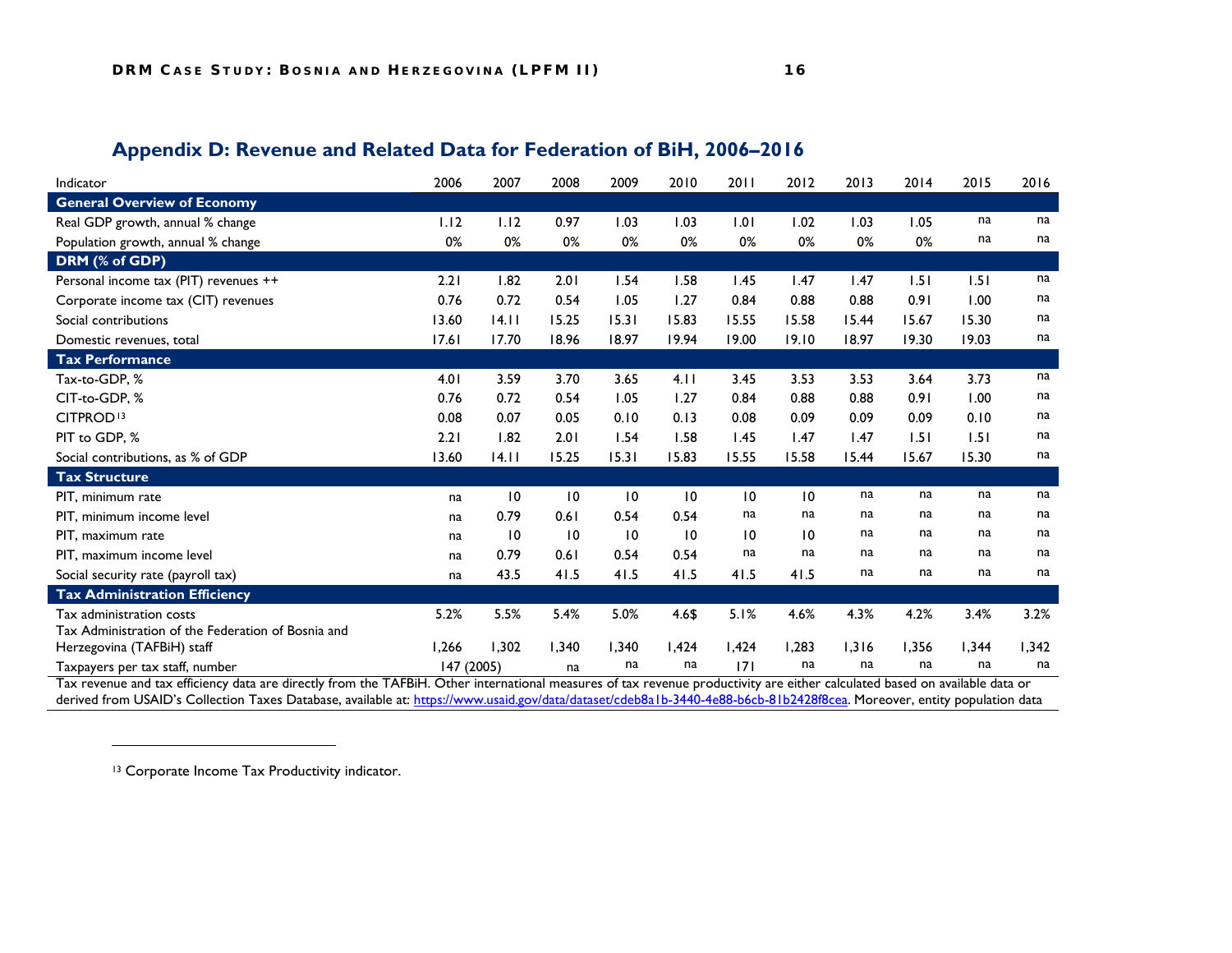are from the BiH Agency for Statistics, and GDP information is from the Central Bank of BiH.

#### **Appendix E: Revenue and Related Data for Republika Srpska, 2006–2016**

<span id="page-24-0"></span>

|                                      | 2006  | 2007            | 2008  | 2009            | 2010            | 2011            | 2012        | 2013  | 2014            | 2015            | 2016            |
|--------------------------------------|-------|-----------------|-------|-----------------|-----------------|-----------------|-------------|-------|-----------------|-----------------|-----------------|
| <b>General Overview of Economy</b>   |       |                 |       |                 |                 |                 |             |       |                 |                 |                 |
| Real GDP growth, annual % change     | 1.12  | 1.15            | 0.97  | 1.01            | 1.04            | 0.99            | 1.02        | 1.01  | 1.04            | 1.04            | na              |
| Population growth, annual % change   | 0%    | 0%              | 0%    | 0%              | 0%              | 0%              | 0%          | 0%    | 0%              | 0%              | na              |
| DRM (% of GDP)                       |       |                 |       |                 |                 |                 |             |       |                 |                 |                 |
| Tax revenues                         | 15.73 | 14.61           | 16.52 | 18.21           | 18.14           | 19.95           | 20.06       | 19.69 | 19.94           | 20.13           | 18.64           |
| Personal income tax (PIT) revenues   | 2.49  | 1.79            | 2.01  | 1.55            | 1.60            | 2.89            | 3.06        | 2.98  | 2.56            | 2.46            | 2.24            |
| Corporate income tax (CIT) revenues  | 0.48  | 0.93            | 1.39  | 1.67            | 1.44            | 1.57            | 1.49        | 1.52  | 1.48            | 1.57            | 1.88            |
| Social contributions                 | 10.66 | 10.66           | 11.98 | 14.23           | 14.19           | 15.27           | 15.33       | 14.91 | 15.63           | 15.85           | 14.28           |
| <b>Tax Performance</b>               |       |                 |       |                 |                 |                 |             |       |                 |                 |                 |
| Tax-to-GDP, %                        | 5.06  | 3.95            | 4.54  | 3.98            | 3.94            | 4.81            | 4.86        | 4.91  | 4.46            | 4.47            | 4.51            |
| CIT to GDP, %                        | 0.48  | 0.93            | 1.39  | 1.67            | 1.44            | 1.57            | 1.49        | 1.52  | 1.48            | 1.57            | 1.88            |
| <b>CITPROD</b>                       | 0.05  | 0.09            | 0.14  | 0.17            | 0.14            | 0.16            | 0.15        | 0.15  | 0.15            | 0.16            | 0.19            |
| PIT to GDP, %                        | 2.49  | 1.79            | 2.01  | 1.55            | 1.60            | 2.89            | 3.06        | 2.98  | 2.56            | 2.46            | 2.24            |
| Social contributions, as % of GDP    | 10.66 | 10.66           | 11.98 | 14.23           | 14.19           | 15.27           | 15.33       | 14.91 | 15.63           | 15.85           | 14.28           |
| <b>Tax Structure</b>                 |       |                 |       |                 |                 |                 |             |       |                 |                 |                 |
| CIT rate                             | 10    | 10              | 10    | $\overline{10}$ | 10              | $\overline{10}$ | 10          | 10    | 10              | $\overline{10}$ | $\overline{10}$ |
| <b>PIT</b> minimum rate              | na    | $\overline{10}$ | 10    | 10              | $\overline{10}$ | $\overline{10}$ | 10          | 10    | $\overline{10}$ | $\overline{10}$ | $\overline{10}$ |
| PIT minimum income level             | na    | 0.85            | 0.59  | 0.42            | 0.42            | 0               | 0           | 0     | 0               | 0               | 0               |
| PIT maximum rate                     | na    | 15              | 15    | 15              | 15              | 10              | 10          | 10    | 10              | $\overline{10}$ | $\overline{10}$ |
| PIT maximum income level             | na    | 7.98            | 5.49  | 4.23            | 4.23            | 0               | $\mathbf 0$ | 0     | $\Omega$        | 0               | $\Omega$        |
| Social security rate (payroll tax)   | na    | 33.3            | 30.6  | 30.6            | 30.6            | 30.6            | 30.6        | 30.6  | 30.6            | 30.6            | 30.6            |
| <b>Tax Administration Efficiency</b> |       |                 |       |                 |                 |                 |             |       |                 |                 |                 |
| Tax administration costs             | 1.09% | 1.48%           | 1.11% | 1.24%           | 1.13%           | 1.14%           | 1.22%       | 1.17% | 1.27%           | 1.27%           | 0.95%           |
| Tax staff, number                    | 766   | 766             | 766   | 775             | 744             | 724             | 729         | 781   | 797             | 794             | 772             |
| Taxpayers per tax staff, number      | 652   | 1,253           | 1,464 | 1,545           | 2,219           | 2,360           | 2,421       | 2,314 | 2,342           | 2,403           | 2,534           |
| Tax returns per tax staff, number *  | 914   | 1.077           | 1,345 | 1,351           | 2,179           | 4,371           | 2,256       | 1,950 | 1,913           | 2,013           | 2,062           |

\* TARS data on registered taxpayers appears inconsistent with international reporting practice, so we have chosen to use tax returns per tax staff in its stead. Sources: GDP and population data for Republika Srpska from RS Economic Statistical Agency. Tax administration efficiency data from TARS. Other tax revenue productivity measures from sample calculations or USAID's Collecting Taxes Database, available at: <u>https://www.usaid.gov/data/dataset/cdeb8a1b-3440-4e88-b6cb-81b2428f8cea</u>.